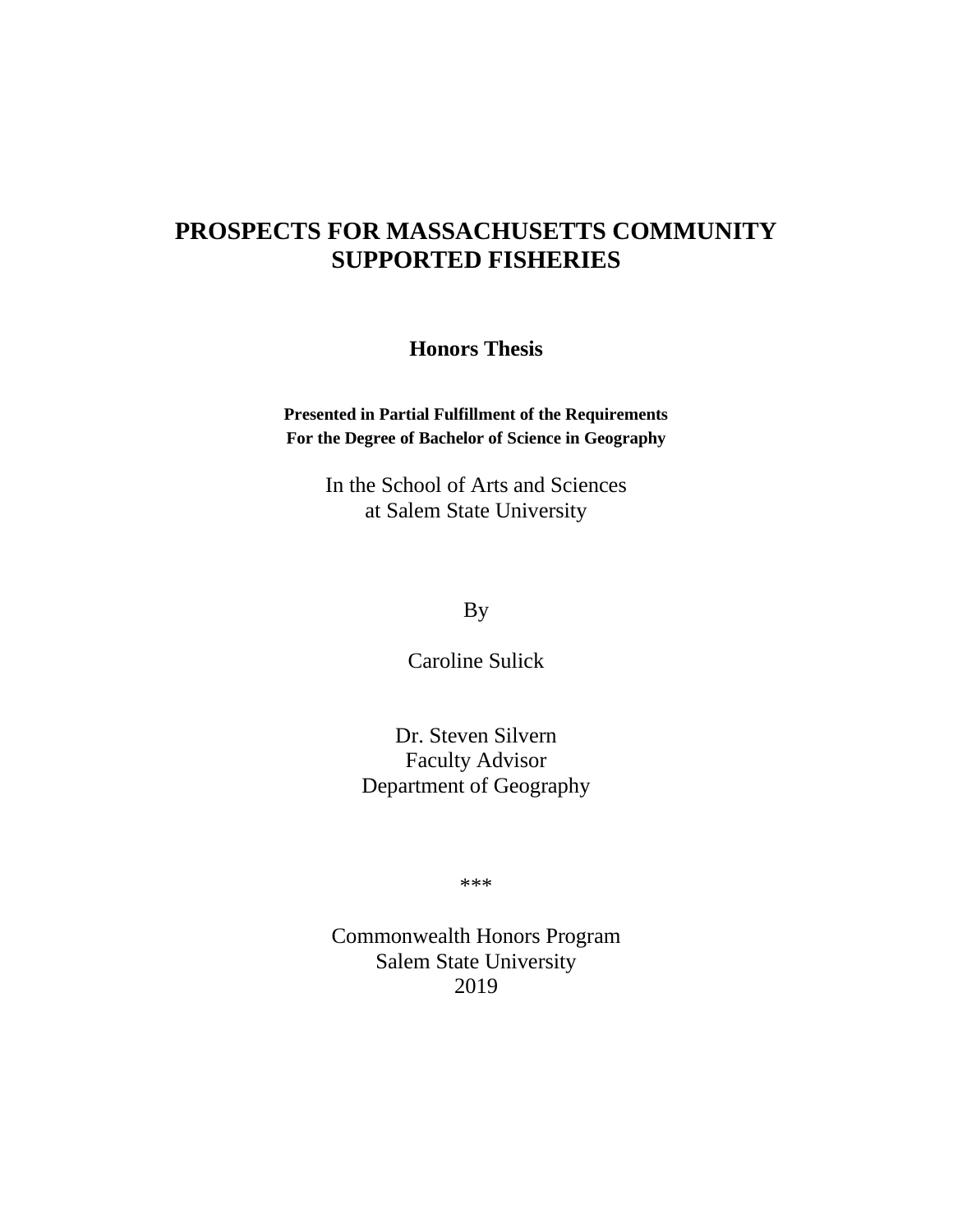### ABSTRACT

Marine fisheries across the globe are challenged by unsustainable industrial fishing practices resulting in the depletion of fish populations. Fish become global commodities, traded and shipped all over the world, accumulating thousands of food miles and benefiting companies and food processor many miles from the fishery itself. Community Supported Fisheries (CSF) were created in the last ten years as a solution to unsustainable, industrial fisheries practices that undermine marine environmental health and local fishing jobs, communities and cultures. Closely related to the land-based Community Supported Agriculture (CSA) model, CSF seek to minimize the distance between producers and consumers, offering fresh and local fish to consumers and allowing for greater profits remain in local fishing communities. CSF are smaller in scale and support more environmentally sustainable fishing practices. This model has spread throughout the United States over the last decade with no two CSF being identical. Through personal interviews with two local Massachusetts CSF, I document the evolution of these CSF. I assess the implementation of sustainable fishing practices and consider whether the CSF model promotes the sustainability of people and planet. I examine barriers and threats to CSF success; information that will be relevant to those interested in starting their own CSF. Finally, I examine CSF marketing strategies and consider how they employ localisms (local identities, branding) to market themselves to the nearby communities based on their local surroundings and demographics.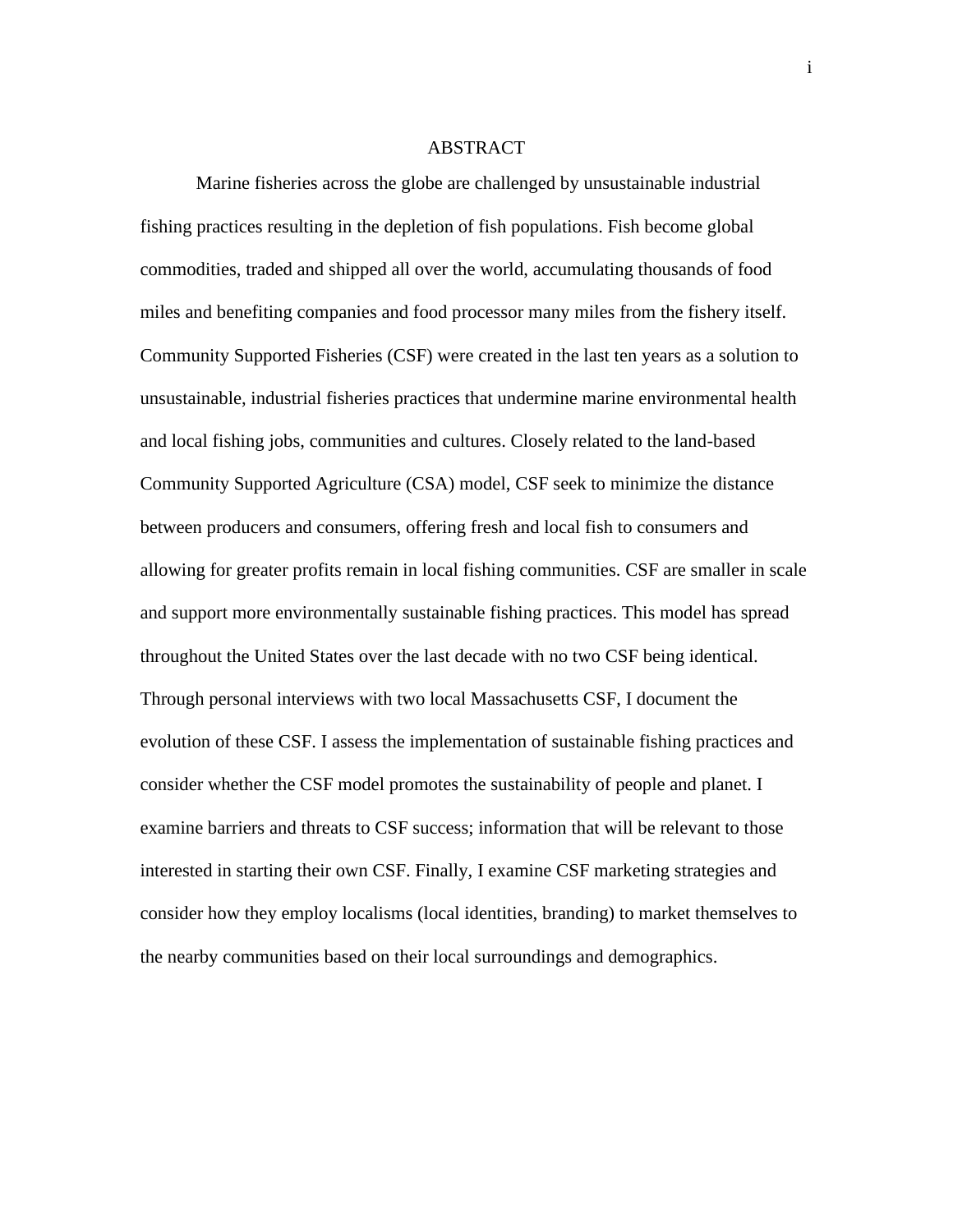| Expanded Engagement with the Local and Food Justice Movement22 |  |
|----------------------------------------------------------------|--|
|                                                                |  |
|                                                                |  |
|                                                                |  |

## TABLE OF CONTENTS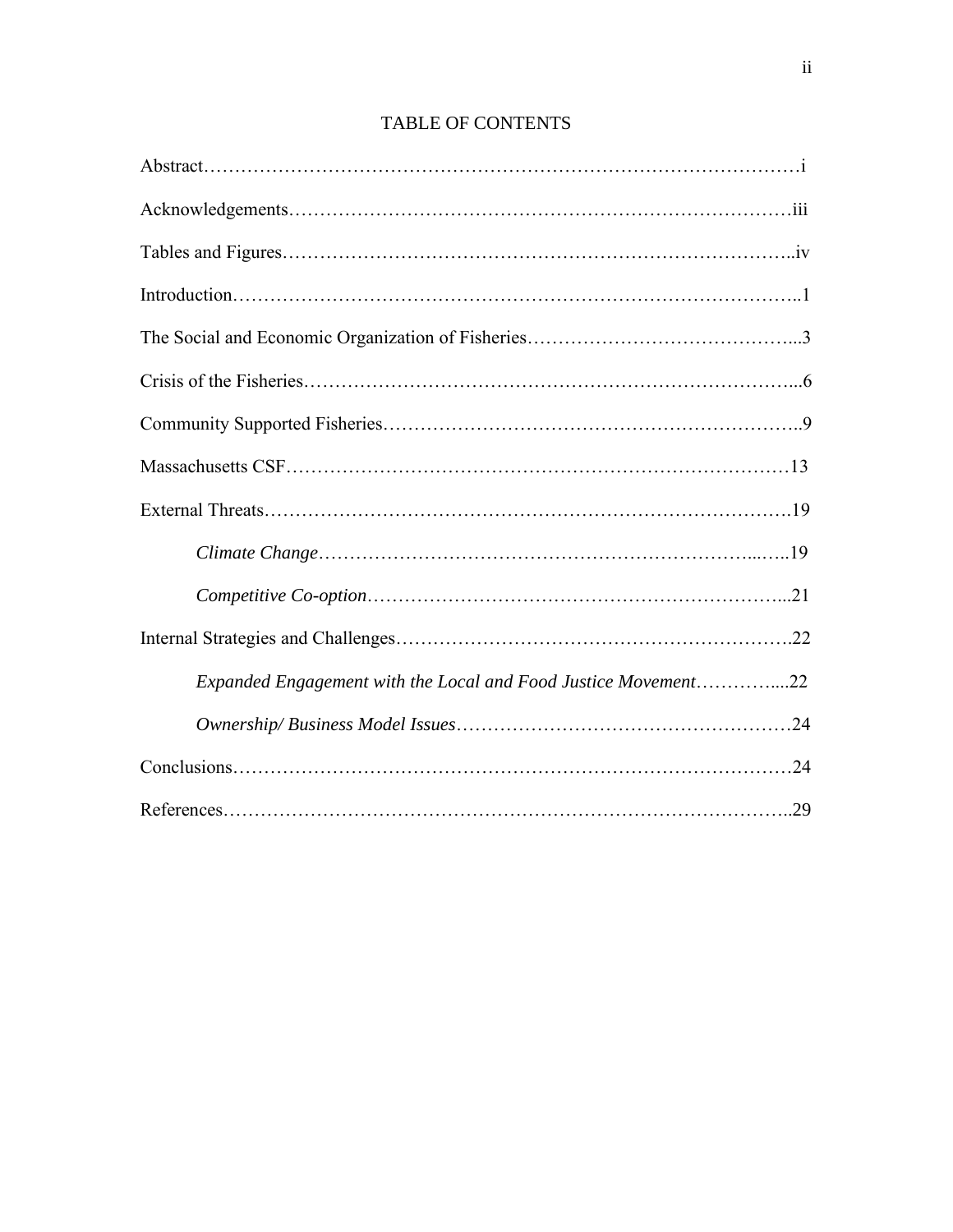I would like to acknowledge Dr. Silvern for his guidance, patience, and support. Thank you for never giving up on me and helping me through this research project. I could not have completed it without you.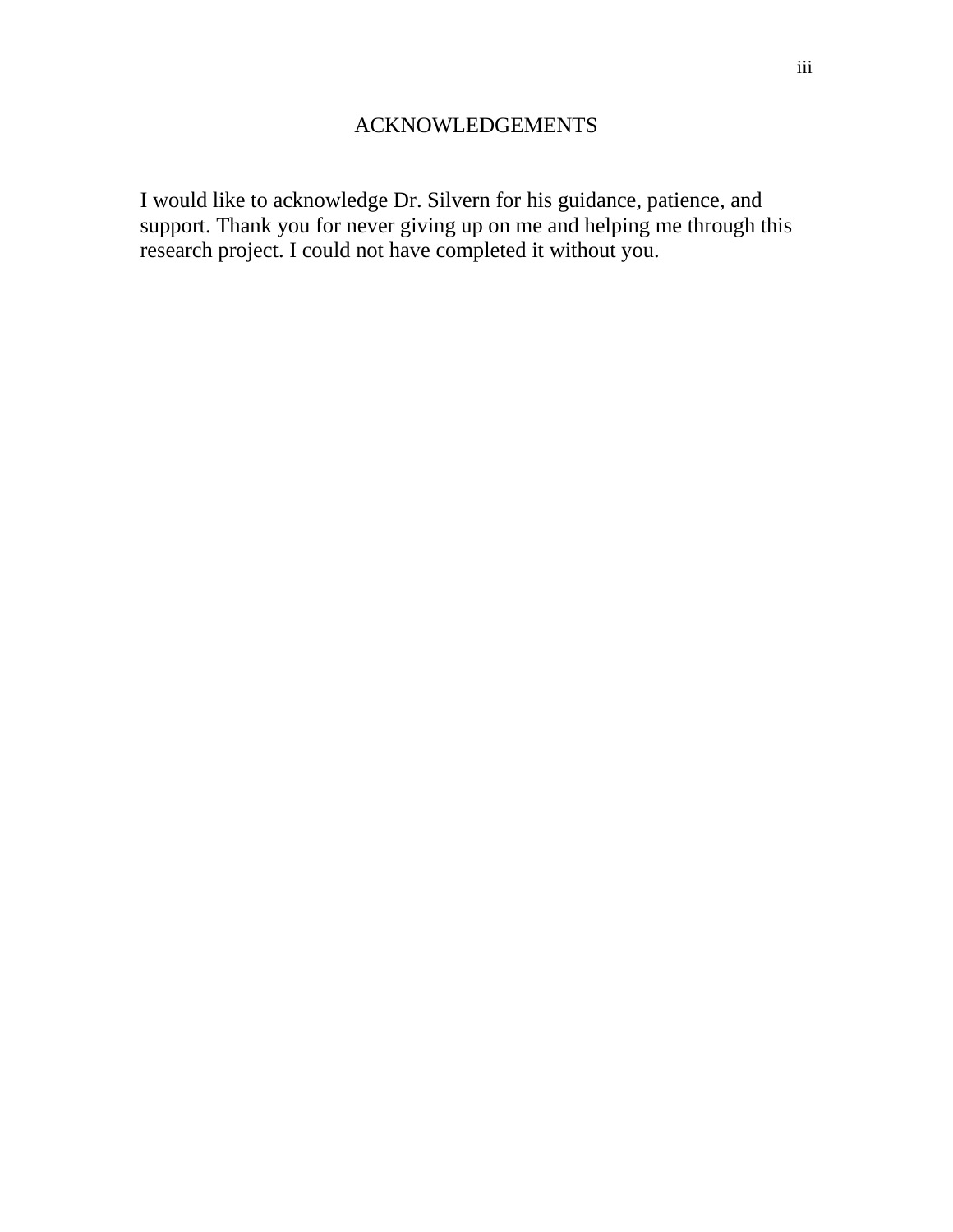# Tables and Figures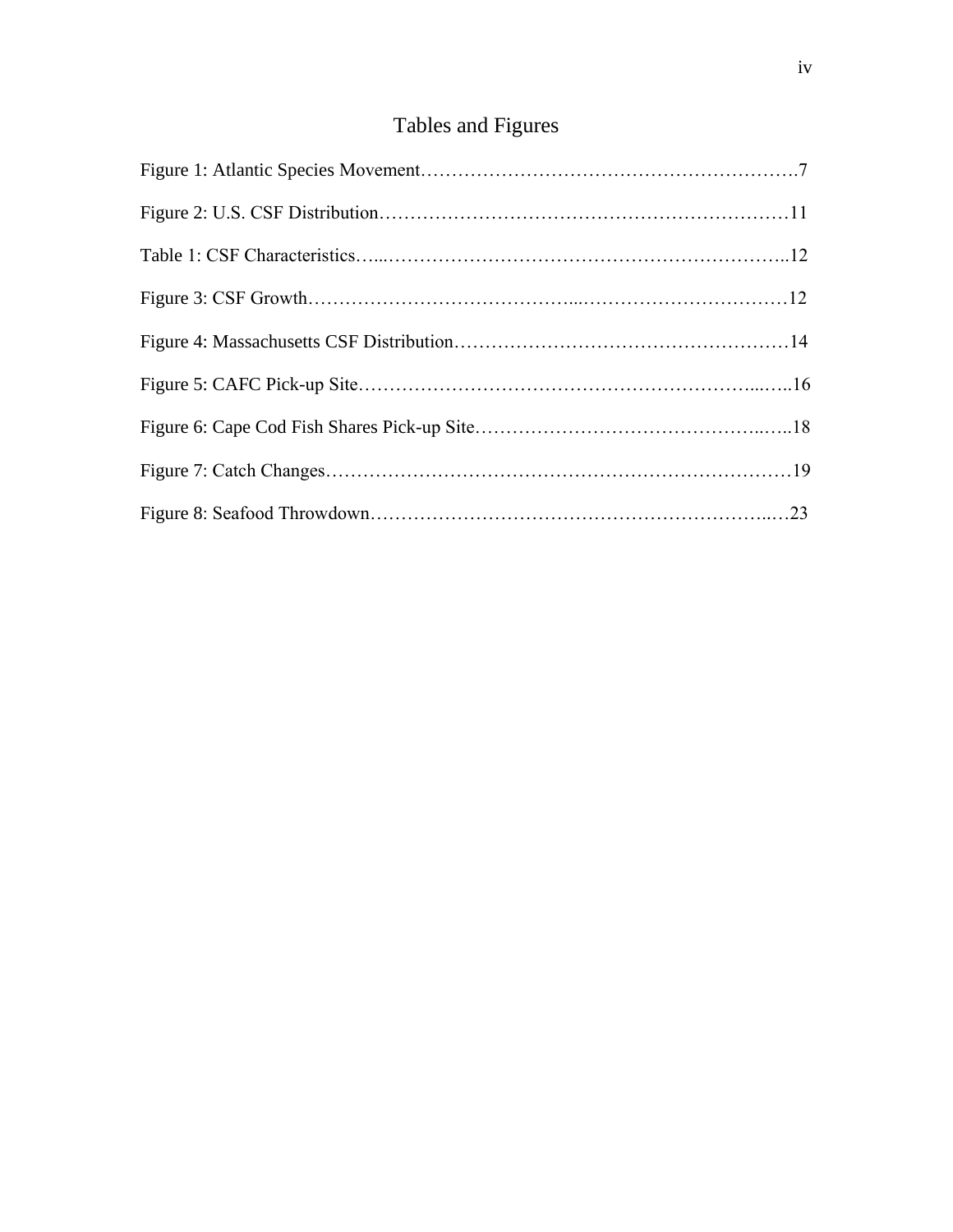## **Introduction:**

Planet Earth is under attack, and we are the only ones who can protect it. According to Joyce Msuya of the United Nations, the health of humanity is tied to the state of our environment (NationalGeographic.com 2019). Due to industrialization and global capitalism, the planet is at a loss; experiencing a loss of biodiversity; degradation land, air and water pollution; and many more environmental impacts (NationalGeographic.com 2019). But while the Earth deteriorates there is still hope for its resurgence and survival. People can make a difference in their day to day lives to help heal the planet. Through the implementation of sustainable practices, there is hope to turn things around and maintain a healthy planet for all.

Sustainability is crucial when assessing the future state of the planet. According to Margaret Robertson (2014), sustainability "refers to systems and processes that are able to operate and persist on their own over long periods of time," (Robertson 2014, 3). These systems are also looked at through three different lenses known as the "triple bottom line" or the "three E's". The "E's" are environment, economics, and equity. These three qualities define sustainability and act as goals for communities. They provide parameters to educate individuals on what it takes to foster communities that are healthy and safe, allow economic growth and opportunities for everyone, as well as maintain healthy ecosystems.

The first E, environment, refers to maintaining and improving upon the health of the biophysical environment, such as terrestrial and aquatic ecosystems, as well as those who live within it, such as animals. The environmental lens of sustainability focuses on the life-supporting systems found within nature, such as oxygen production or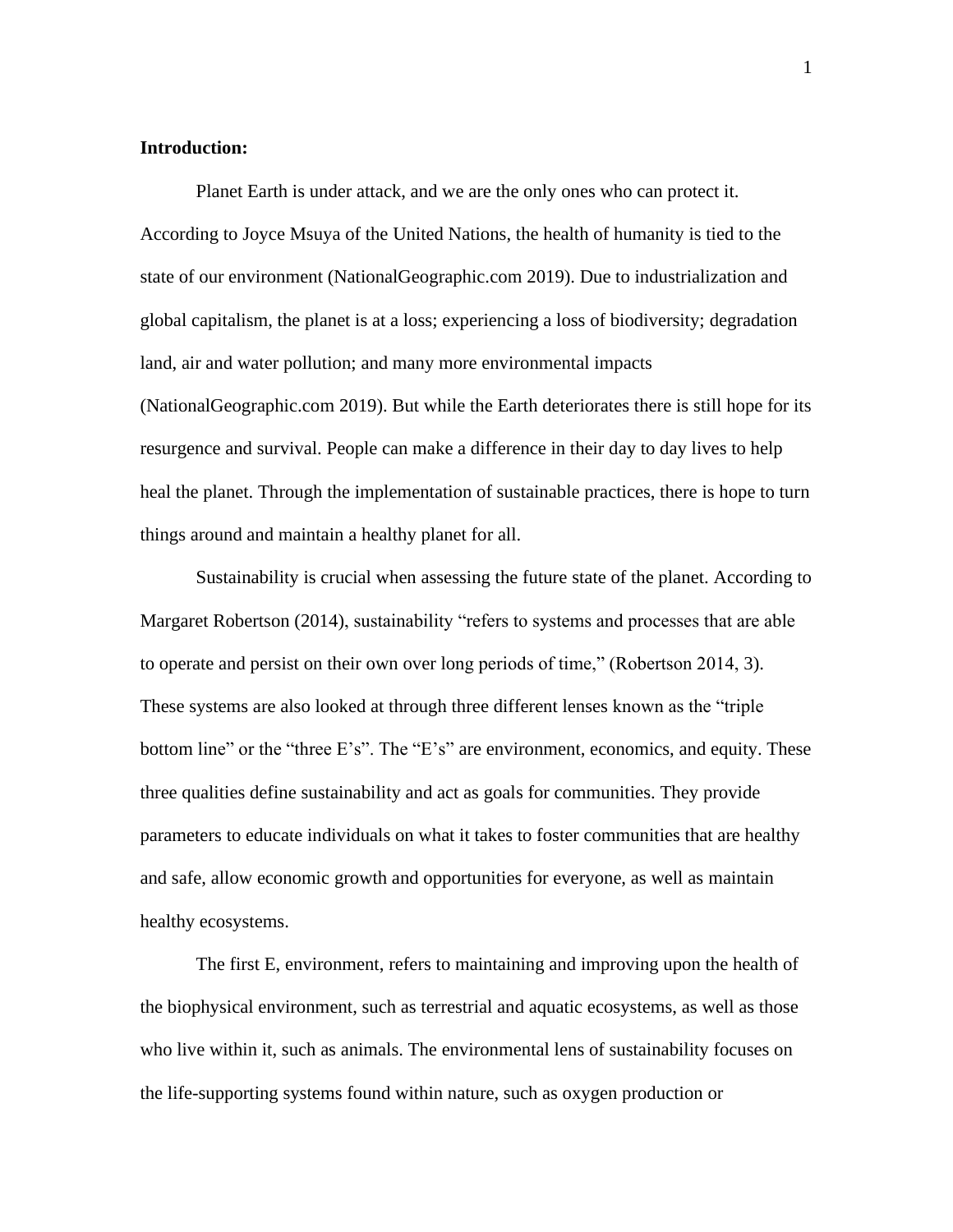decomposition of waste products. Critical to environmental sustainability is an understanding of natural systems that sustain our planet as well as all of the life on it. Having this critical, scientific knowledge allows us to carry on our lives knowing what is necessary to keep Earth's natural systems viable for all living beings.

The second E relates to economics. Sustainable economics is defined by the ability of an economy to sustain itself and generate profit so that one is able to meet their own basic human needs. Economic sustainability does not focus solely on short term economic growth at the expense of the planet or people. Economic sustainability involves improving the quality of life for all, by monitoring our impacts on the Earth so that all may live healthy and happy lives, rather than those who simply can afford it. This is not always the easiest step in moving towards sustainability because global capitalism, with its focus on short term profit-making, leads to unsustainable choices. What is required is a shift in thinking toward emphasizing long term economic productivity rather than short term monetary gain for the few and privileged.

The third E, equity, represents and seeks equality for all. This includes, "freedom from unhealthy living conditions and equal access to food, water, employment, education, and healthcare…not just [for] a privileged few," (Robertson 2014, 6). Equality for all in the present may seem understandable, but there are also intergenerational impacts that need to be taken into consideration; making sure that the people of the future will have the same opportunities that are available today. Sustainability can often be confused with "being green." While choosing to minimize our impacts on the planet is important, sustainability is not about looking at immediacy, but rather towards the future; what will make the planet healthy for everyone for a long time.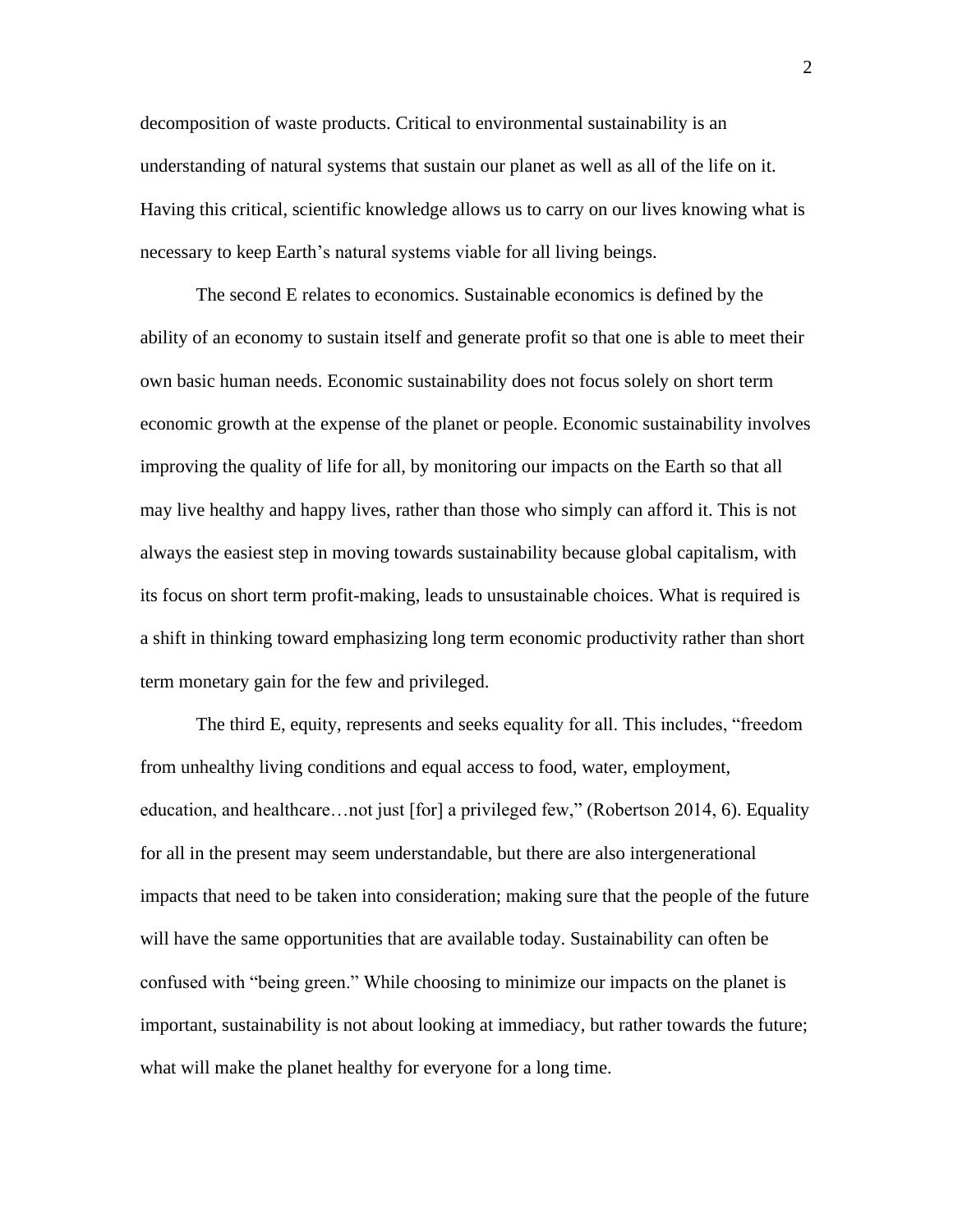There are many aspects of our day to day lives that can allow us to live more equitably, including changing the way we organize our food systems. One of the areas of the food system that is becoming unsustainable is the fishing industry. Fishermen, scholars, and policymakers are striving to make commercial fishing more sustainable. The focus of this thesis is to explore the origins, development or characteristics and prospects for one such sustainable solution to our fisheries problems: Community Supported Fisheries (CSF).My goal in this thesis is to provide context for the emergence and development of CSF, helping the reader understand how and why CSF may help to eliminate the crisis of global, U.S. and New England fisheries.

#### **The Social and Economic Organization of Fisheries:**

Since the 1980s, the fishing industry has seen a steady decline in the number of fish being brought to the shores (Snyder & Martin 2015). Overfishing has been a leading "concern, with 20-30% of federally monitored fish species considered overfished" (Campbell et al. 2014, 91). Fish are commonly caught using trawlers by local or small fleet fishermen or fisheries. The fish caught by these fishermen are then sold to a wholesaler for a trace, monetary value, only to be sold at auction for higher values. The profit goes to the wholesaler, while the fishermen are left with a smaller revenue from the initial sale of the fish. Along with lower profit margins, smaller fisheries are "threatened by … the rationalization of production capacity, consolidation of ownership and corporatization of social relations," (Snyder & Martin 2015, 28). Larger fisheries are able to take a large quantity of fish and bring in more revenue for their businesses and, of course. Consolidation and corporatization reinforce the belief that the past was full of rich fishing opportunities and communities, only to be replaced by big business (Snyder  $\&$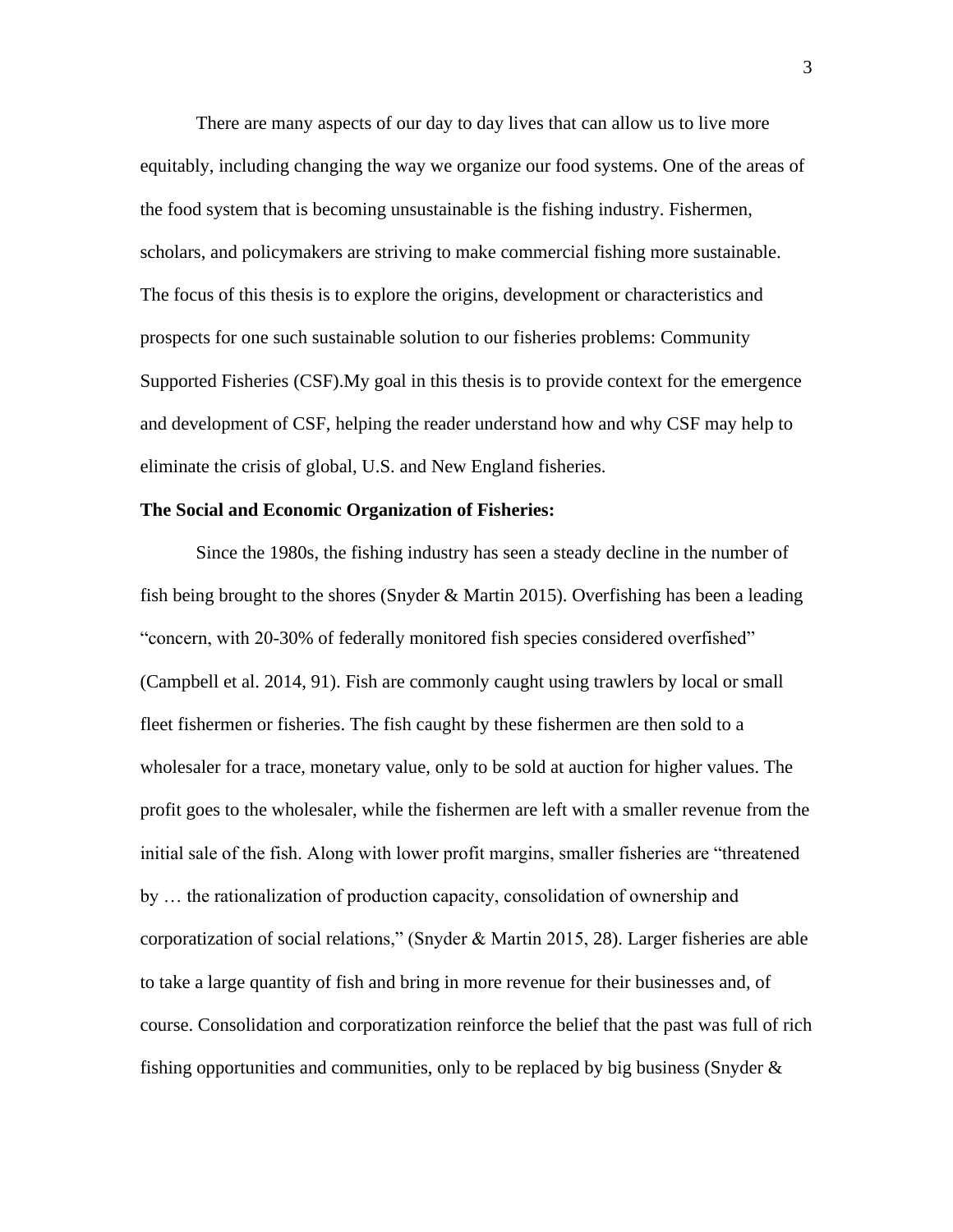Martin 2015). The loss of community and privatization has caused fishermen to use more extreme and expensive methods, such as large nets used to capture entire schools of fish, or fish aggregating devices (FAD) which are buoy-like machines used to attract species of fish, in order to keep up with market demand, (Hays 2008). Fisheries are forced to fish the population of desirable aquatic species to exhaustion in order to make a livable wage. The results of overfishing are lower fish stocks and degradation of fish habitats. Unfortunately, these unsustainable and unfair practices are leading to a loss in biodiversity within oceans as well as a loss of a fishing way of life. These impacts will leave a lasting impression and will impact generations to come on their ability to make a living as a fisherman and limit who is able to afford fish.

In the current organization of the fisheries, there is no consideration for the three elements of sustainability. According to Snyder and Martin (2015), the current trajectory of fisheries in New England is one that cripples small-scale fisheries, threatens fishing communities, and reduces economic diversity. The result of the current market structure is that fishermen are taking from the oceans, without consideration for the future. Smaller fisheries, due to fewer boats in a fleet and a limited number of fishermen, are not given equal opportunities to do right by the planet and reach quotas, therefore needing to turn away from sustainability in order to make a living. Overfishing, over a lifetime, has led to a decrease in fish as well as the number of fishing communities (Snyder & Martin 2015). New England fishing regulations such as Total Allowable Catch (TAC) and quota based fishing have only contributed to a decrease in the number of fisheries (Snyder & Martin 2015). If fisheries are unable to reach their quotas they are forced to go out of business, causing the small-scale local fisheries to close and the privatization of large-scale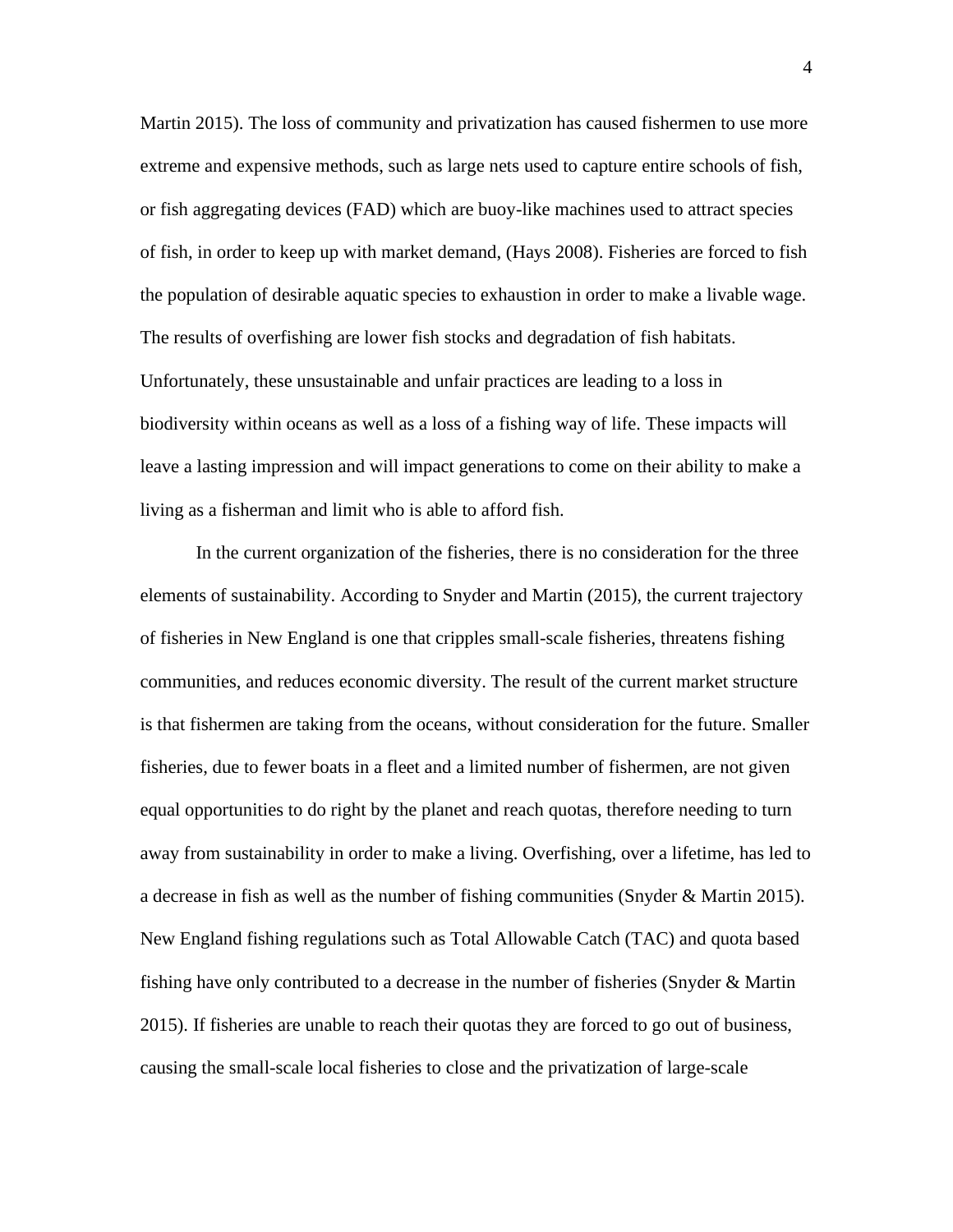fisheries to rise (Snyder & Martin 2015). What once started out as fathers handing off their businesses to their sons, now turns into a loss of a business and loss of a family's history. Fishing communities, today, are a mere shadow of what they once were due to this loss of equity. The lack of sustainability is collapsing fishing culture and community.

Given overfishing and threats to the viability of small-scale fisheries in New England and all along the coastline of the United States, fishing communities have sought alternative and more sustainable marketing strategies to ensure their survival. The fishing community of Port Clyde, Maine was the first in the U.S. to create this more sustainable approach to fishing. First, they created a coalition to plan an alternative to TAC, however, their efforts were rejected (Snyder & Martin 2015). The Port Clyde fishermen then developed an alternative method that allowed them to fish within the law, but be more sustainable. The fishermen used data collected by the National Marine Fisheries Service (NMFS) in order to expand their knowledge on fishing habitats and what times were seasonally appropriate to harvest fish (Snyder & Martin, 2015). They started selling their hauls on a local level, reaching out to consumers in the area as well as local businesses. Through this direct marketing, the desire for fresh, local fish grew, along with support for the fishermen of Port Clyde (Snyder & Martin 2015). Through innovation and restoration, as well as education, promotion, and perseverance Port Clyde has created a flourishing fishing community centralized on more sustainable fishing practices, with benefits for fishermen and their families, as well as a united community. Providing a healthier environment for all, especially for the breeding cycles of fish, improving upon the economic livelihoods of those within the community, and equity for all fishermen now and in the future.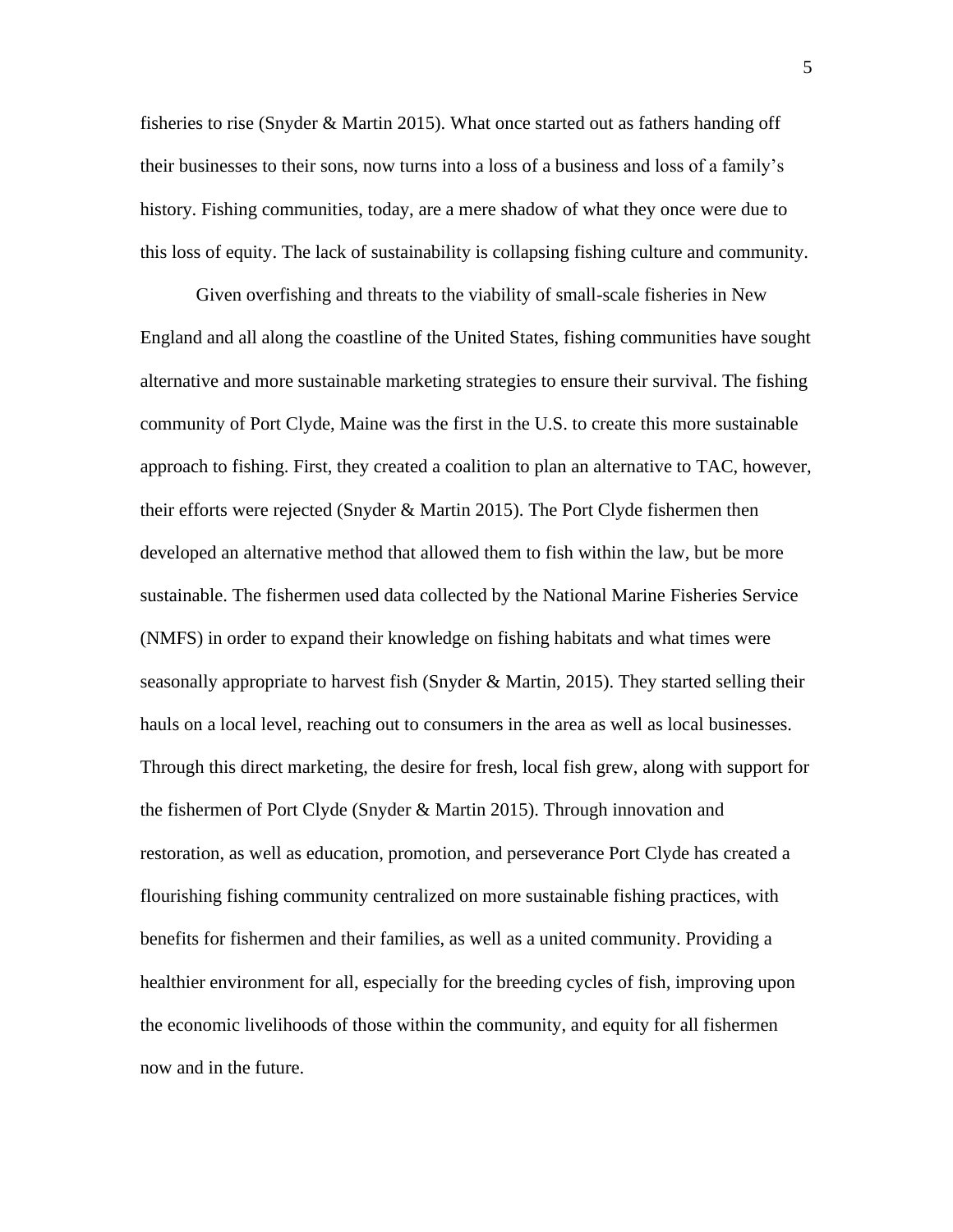## **Crisis of the Fisheries:**

Fishing has been around for centuries and provides for many people all around the globe. It is a trade that has supplied a way of life as well as a community and culture. However, what was once a bountiful and promising industry, is now one facing uncertainty. It is of no surprise that fish populations everywhere are in decline. These projections have been known for decades, and are of global concern. This can be connected to a rise in global consumer demand, leading to overfishing as well as pressures on fisheries health from environmental pollution and climate change.

Since 1961 the demand for fish has grown in both developed and developing countries with fish consumption being twice as high as population growth (FAO 2018). While interests have grown in the industry, the unfortunate truth is that the number of fish available are dwindling. According to statistical data provided by the Food and Agriculture Organization of the United Nations (FAO) (2018), the amount of fish being caught or raised has decreased by roughly 2 million tons within a year. All world regions have found it more difficult to sustain a harvest at previous levels. Some locations, such as along the Northwestern Pacific have been able to increase their catch rates, mostly along Alaskan and Canadian coastline. However, these are not the circumstances for other fisheries, such as Peru and Chile, who contributed 1.1 million tons of fish to the loss. There are roughly 40.3 million jobs within the global fishing economy (United Nations 2018). With a noticeable downward trend in catch rates, it can be expected to see that the number of jobs will also be on the decline.

Job loss in fisheries is not only a personal problem but impacts entire countries greatly. During 2016, United States fishermen brought in \$212 billion in sales from their

6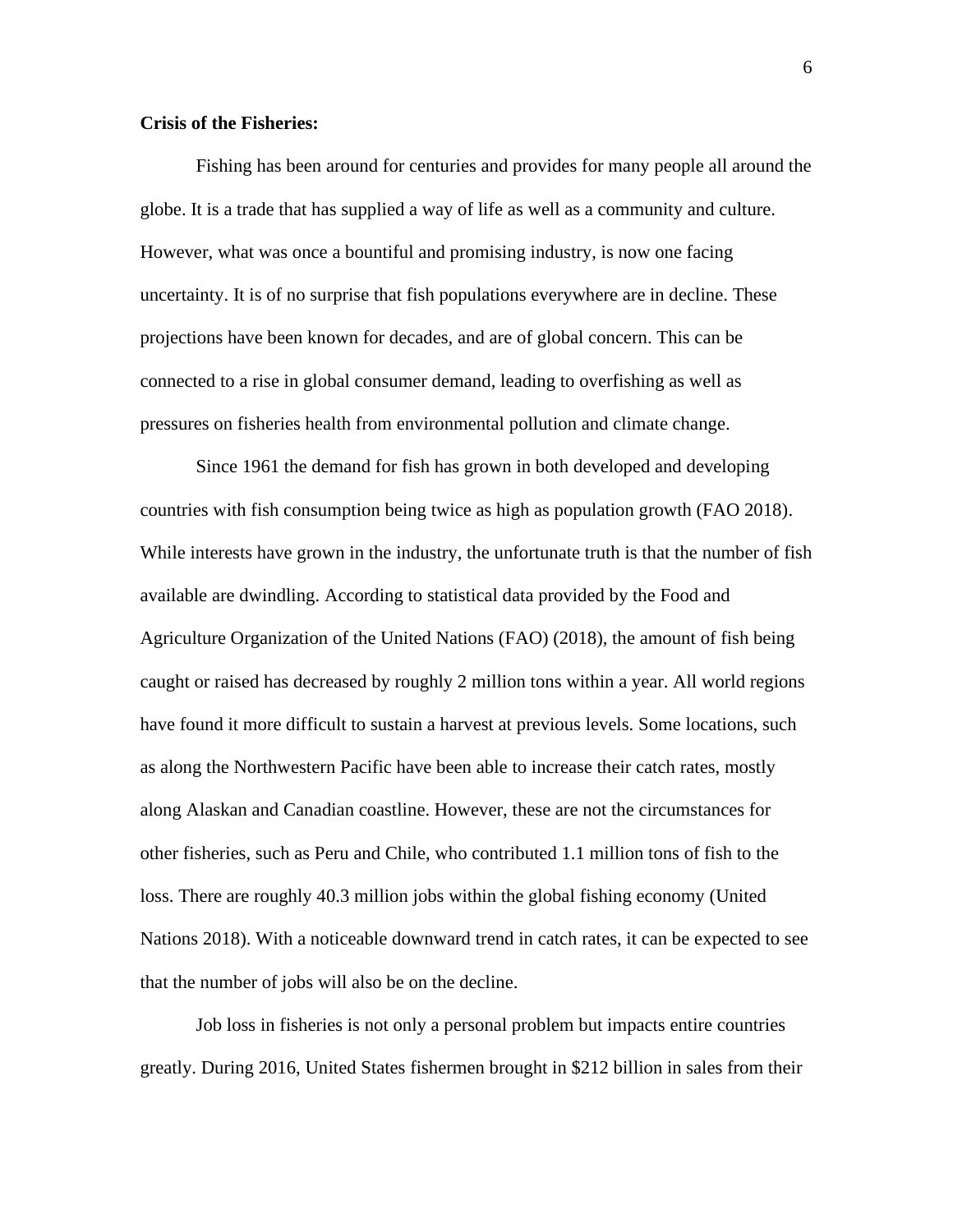fisheries (NOAA 2016). These numbers are decreasing as years go on with United States fish populations being cut in half from 1970 until 2012, (Doyle 2012). The high prices placed upon domestically caught fish is leading to more and more fish being imported. In a study conducted by McClenachan et al. (2014), they found that Chinese seafood was the largest quantity of seafood imported at 23%, followed by Thailand at 15%, and Canada at 12% respectively. This is especially true and economically challenging for the shrimp fishermen on the coast of Georgia. In a Brunswick News article, associate marine extension director Bryan Fluech speaks about how "[o]ver 90 percent off the shrimp we eat is imported, and … it's hard for [Georgia fishermen] to compete with those prices"

(2018). Fish has become one of the most popularly internationally traded items with roughly 35 percent of all production being traded on a global level (United Nations 2018). Second, only to the European Union, sits the United States in receiving imported fish supplies. This has prompted many fishermen to become more resourceful in their marketing strategies. For the fishermen of Georgia, this has meant emphasizing the history and culture of Georgia caught shrimp in their gumbo.



While some regions are making the best

*Figure 1: Common Atlantic Species moving North due to temperature changes (Doney et al., 2014)*

out of tough situations, this does not change the fact that overfishing is still a major issue

within the industry. Statistics show that the percent of sustainably caught fish, or fishing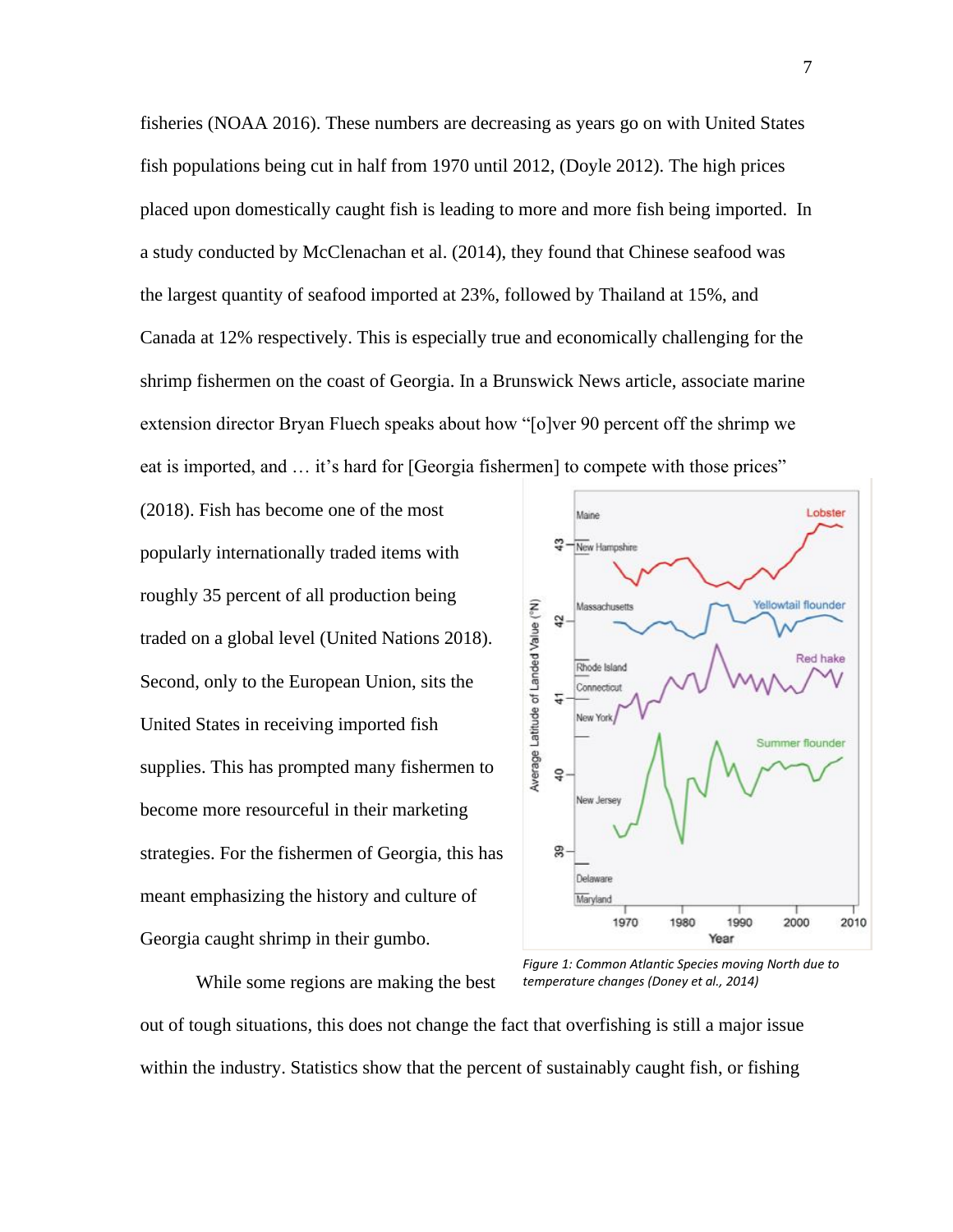methods that consider impacts on the environment, fish spawning sites, and threatened species, is on the decline moving from 90 percent sustainable in 1974 to 66.9 percent in 2015 (United Nations 2018). Historically, people have seen the oceans as open and free and would take as much as they liked as often as they wanted. Fishing out of season and using smaller knit fishing nets are unsustainable as people are overfishing popular breeds, such as Atlantic Cod and Haddock. Overfishing does not allow fish populations to remain stable because fish are caught before they are able to reproduce and have offspring mature. Fishing regions such as the Mediterranean and the Black Sea, Southeast Pacific and Southwest Atlantic have the highest percentages of depleted fish stock, whereas Eastern Central Pacific, Northeast Pacific, Northwest Pacific, Western Central Pacific, and Southwest Pacific had the lowest (United Nations 2018). This tragedy of the commons explains the depletion of our oceans and emphasizes the work that must be done in order to bring life back into them.

Bringing fish back into the fishing industry has more challenges ahead than declines due to overfishing. Climate change is an additional factor affecting today's fisheries, one that needs creative solutions in order to combat. Scientists, as well as fishermen, are well aware of the impacts climate change has on the fishing industry. Many species are moving towards the poles and/or out to deeper waters in order to adjust to warming ocean temperatures (United Nations 2018). While this will lead to an increase in supply and diversity along the northernmost and southernmost parts of the globe, tropical areas will lose diversity. These impacts are forcing fish species, which are able to relocate, out of their normal habitats in order to survive. This migration leads to new worries in regards to species interaction as well as issues regarding space (United Nations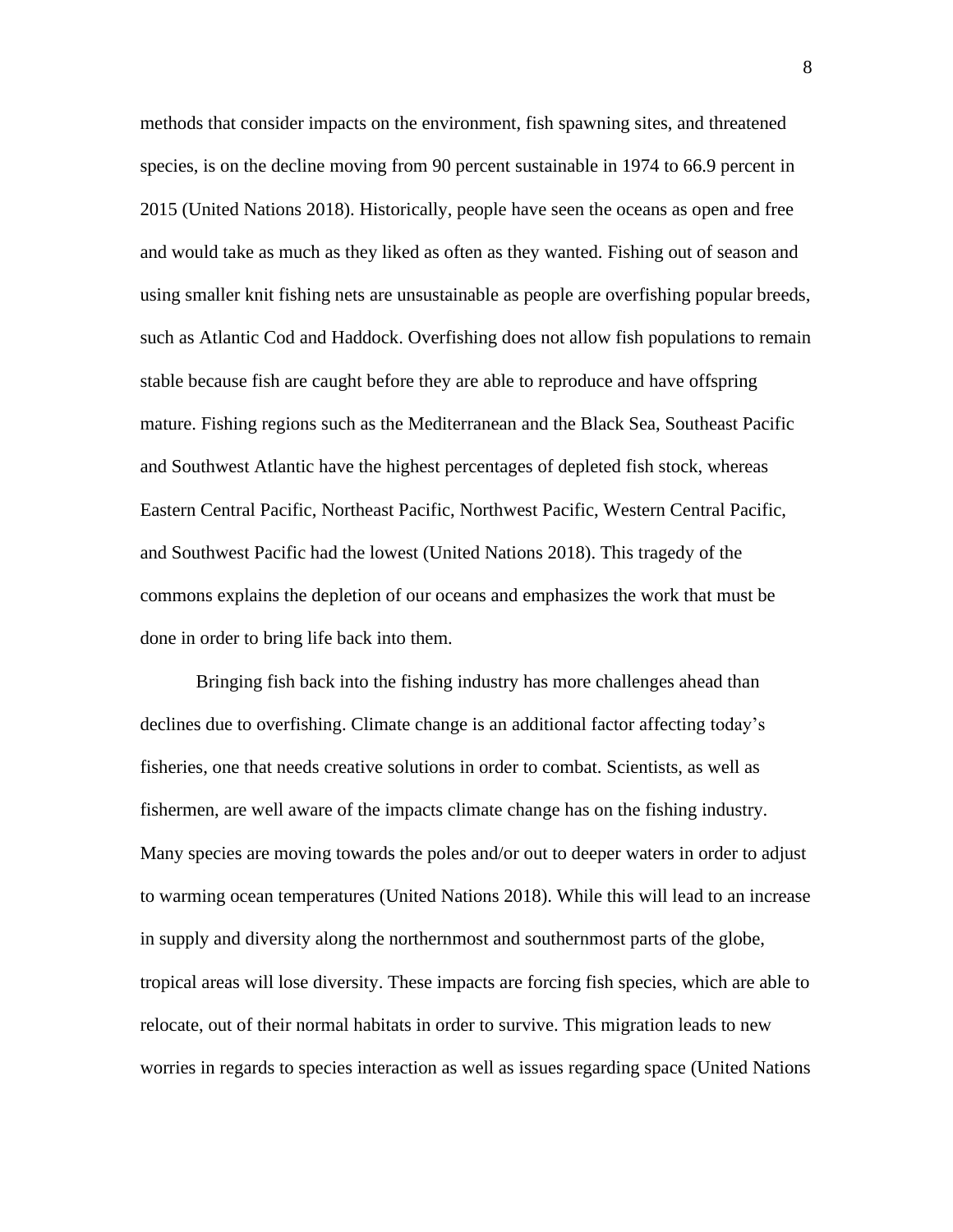2018). Climate change is making fishermen have to work harder. Along with changes in water temperature there are changing currents, changes in storm frequencies and intensities, and an increase in carbon dioxide levels in water (Seggel De Young and Soto 2016). Fishermen are forced to adapt to these changes in order to make a living. Many fisheries have closed their docks due to this, and many more may follow this same fate due to climate change.

Climate change is a serious issue that fishermen everywhere will face. There are several new plans for the future to mitigate the impacts on the fish supply as well as on fisheries. These policies are supposed to benefit all fisheries, but this is not always the case. Due to their sheer size, larger fisheries tend to have more input in policymaking. Practices on sustainability can be slim to find since many large fisheries tend to focus on profitability within their business (Crilly 2013). In order to mitigate these impacts, there have been discussions to implement access criteria into fisheries (Crilly 2013). Criteria access is looking into ways for fisheries to be more environmentally conscious by using alternative fishing nets along with having designated areas for fishing. After these stipulations are planned, fishing fleets are then allowed to go and fish (Crilly 2013). However, these efforts are not standards heavily implemented in the fishing world. Future policies will be pushing fishing towards criteria access practices.

#### **Community Supported Fisheries:**

The fishing industry is at a critical point in history. This is now a time where fisheries will sink or swim in more ways than one. With large fishery policies, climate change, the continual reliance on foreign fish supplies, and an overall decline in fish populations it has never been tougher to be a fisherman. Policies and actions made by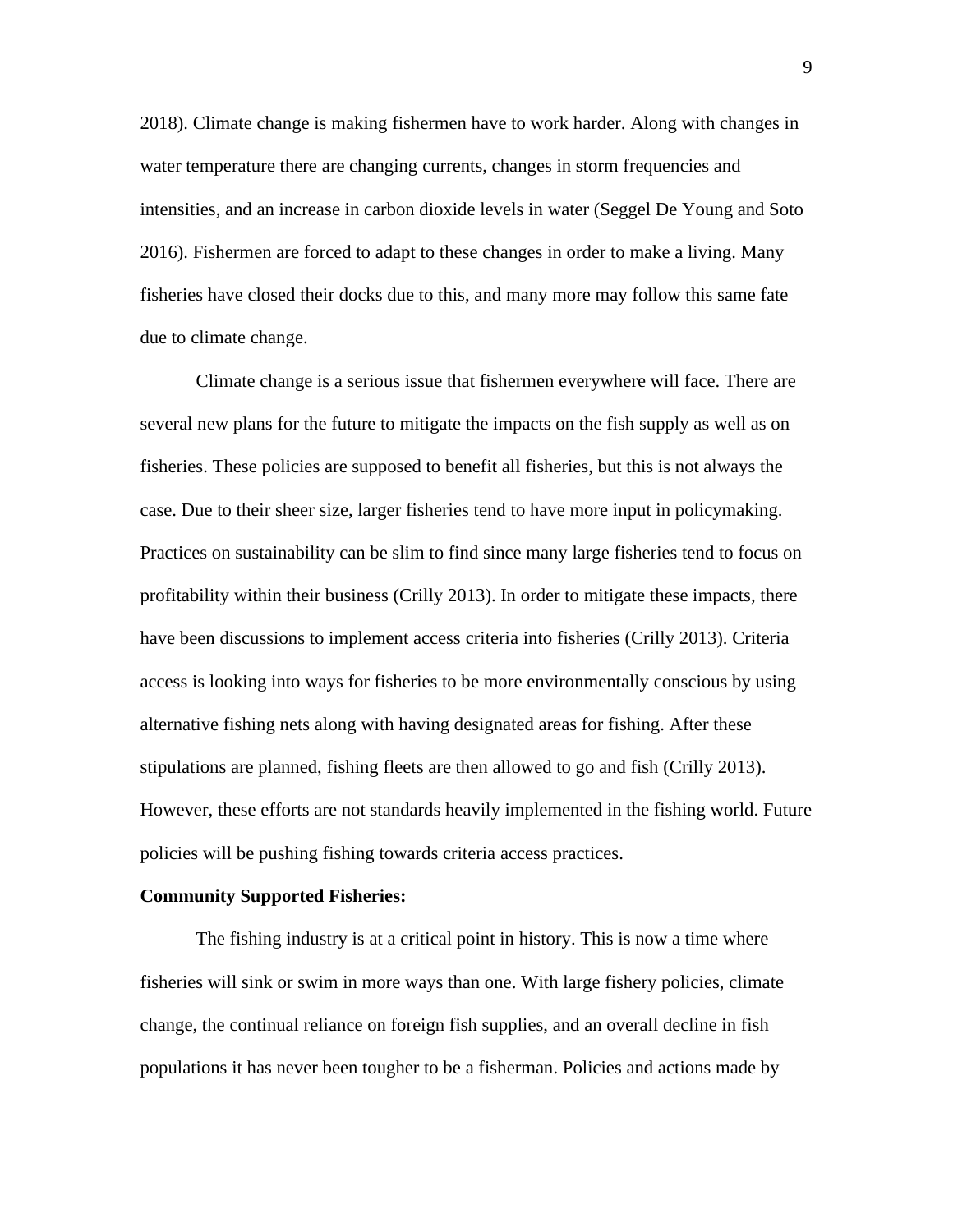individual fisheries such as the fishing community in Port Clyde, Maine, will be crucial to the future of fisheries.

What Port Clyde created was an alternative fishery marketing arrangement known as Community Supported Fishery (CSF). This model "call[s] us to be stewards of the environment, to be committed to one another's well-being, and to reimagine the direction of our local economies and environments," (Snyder & Martin 2015, 27). CSF are modeled after the Community Supported Agriculture (CSA) model (Salladarré et al. 2018; Bolton et al. 2016; Campbell et al. 2014; McClenachan et al. 2014). Unlike conventional markets with multiple middlemen, CSA are a countermovement against traditional commercial food markets and seek to bring community and stewardship back into direct relationship with the farm (Campbell et al. 2014). Both CSA and CSF have shareholders who pay upfront for a portion of a harvest and give up the power of decision-making to the producer in what they will be receiving (Salladarré et al. 2018). Shareholders pay a higher price for a fresh, locally produced food while also sharing the risk of production with the fisherman or farmer (Salladarré et al. 2018; Witter & Stoll 2017; McClenachan et al. 2014). Unlike CSA, however, CSF struggles to supply a diverse selection of fish, as they sell what they catch and do not simply pick and choose their haul (Stoll, Dubik, & Campbell 2015). CSF also struggle directly connecting consumers with their fishing procedures as there are many liabilities involved with taking people onto trawlers whereas, in the CSA model, the shareholder can have direct access to the farm and thus have direct knowledge of how their food is being grown (Campbell et al. 2014).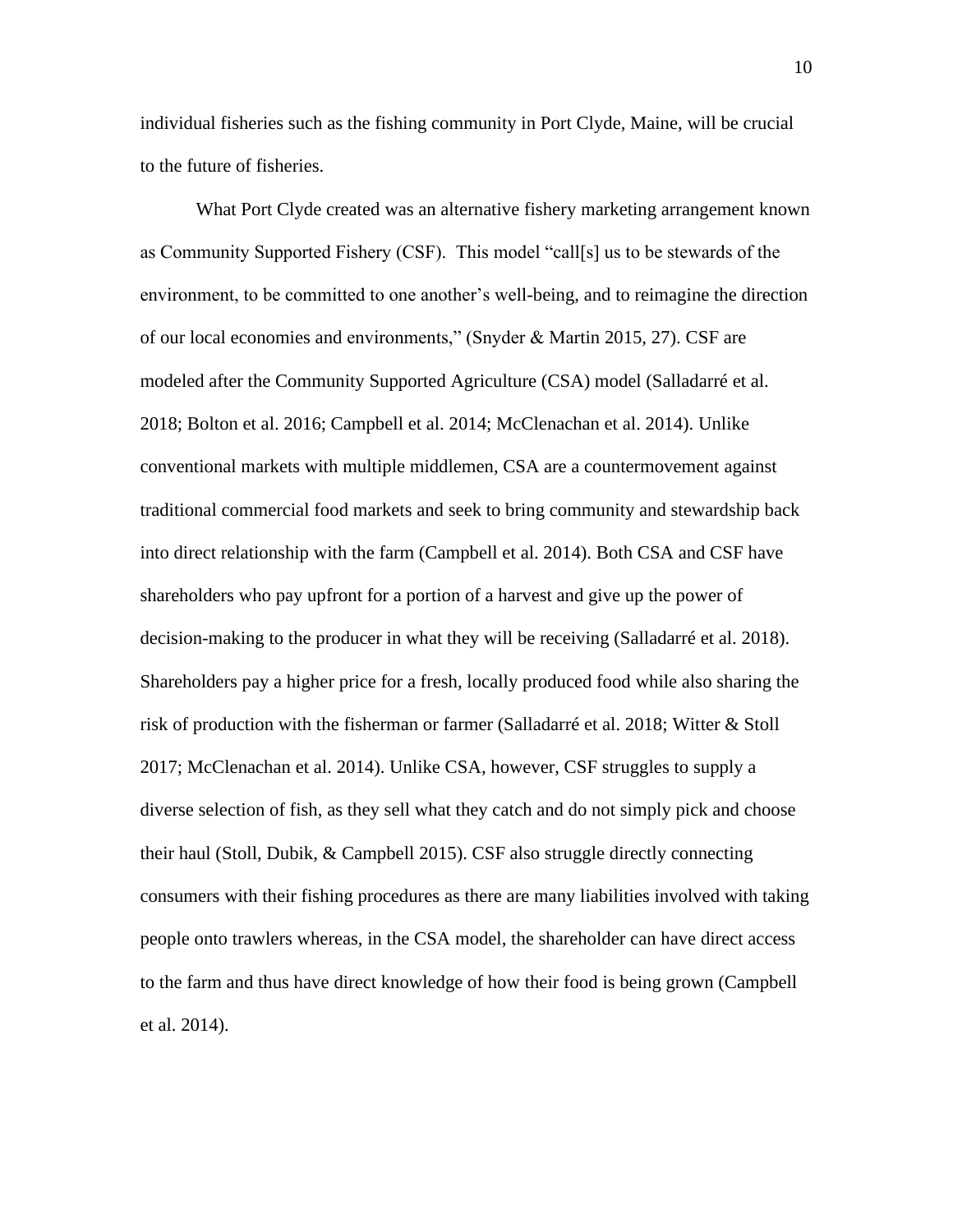Despite these struggles, CSF make great effort to promote community (Campbell et al. 2014). Through face-to-face interactions, at community events such as "Seafood Throwdowns"- a cooking competition between professional chefs used to promote the underutilized species commonly sold through catch-shares- CSF bring the community together and promote awareness about sustainable fishing (Brinson, Lee, & Rountree 2011). A key environmental benefit of direct marketing and local distribution is that the CSF carbon footprint is two magnitudes smaller compared with industrial seafood (McClenachan et al. 2014).

CSF are expanding along the coasts of the United States (Fig 2) and increasing in frequency (Fig 3).



*Figure 2: Map of distribution sites for CSF, (Data collected from LocalCatch.org 2019).*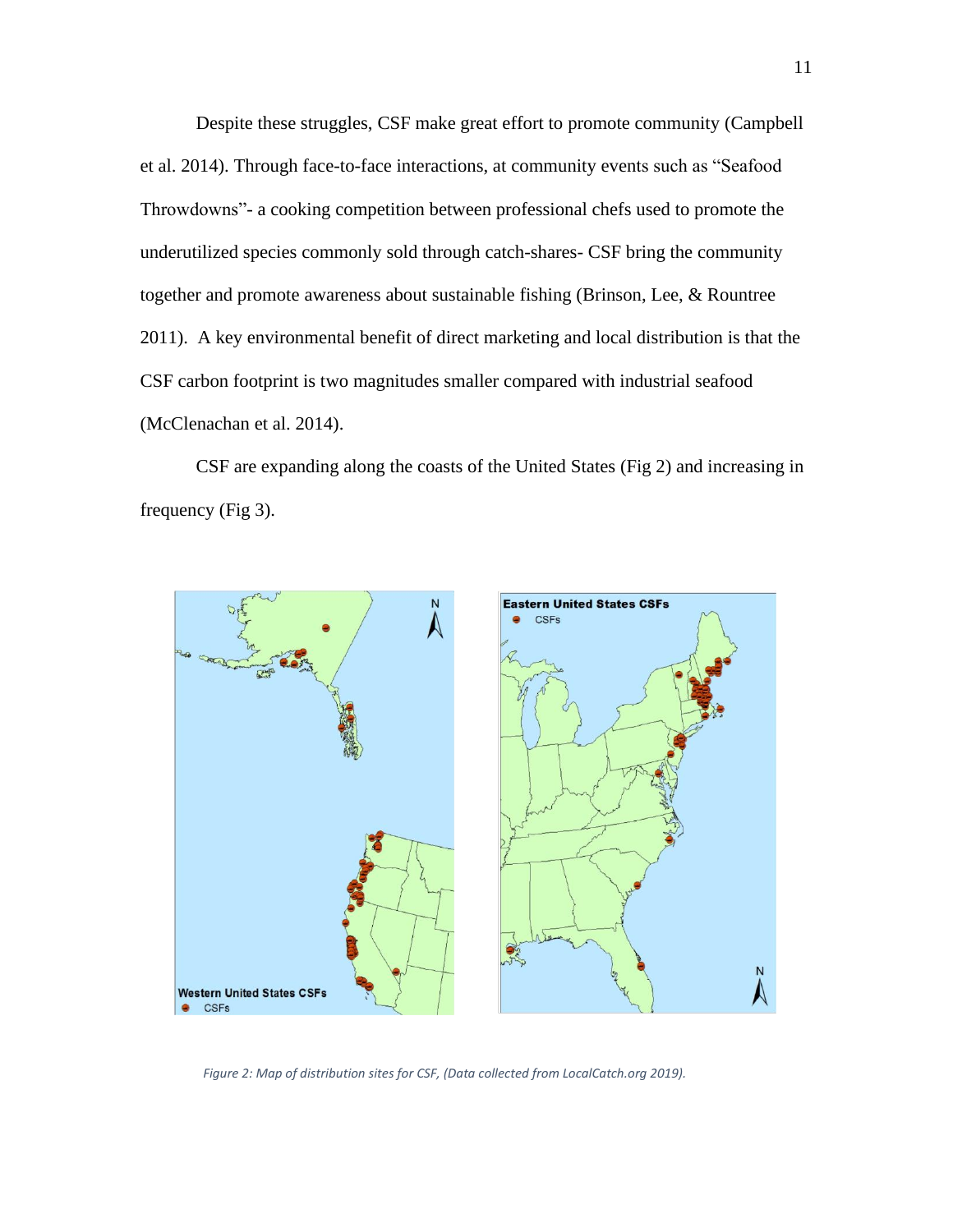

*Figure 3: The growth of the CSF (LocalCatch 2019; Bolton et al. 2016; Silvern & Silveri 2013; Brinson et al. 2011)*

CSF across the United States have similar core values of shortened supply chains,

and traceable, local seafood, yet distinct differences on an individual level (Table 1).

| L<br>н |  |
|--------|--|
|        |  |

| Table 1                                           |                                                         |
|---------------------------------------------------|---------------------------------------------------------|
| Characteristics of Community Supported Fisheries* |                                                         |
| Unifying Characteristics                          | Divergent Characteristics                               |
| Shortened supply chains<br>٠                      | Legal organization<br>$\bullet$                         |
| Traceable chain of custody<br>٠                   | Goals of CSF program<br>٠                               |
| Domestically sourced seafood<br>٠                 | Types and importance of other product<br>$\bullet$      |
| Effort to provide information to consumers<br>٠   | outlets                                                 |
| about their seafood                               | Consumer commitment                                     |
| Voluntary adoption of CSF designation<br>٠        | Seafood species included in CSF box                     |
|                                                   | Seafood sourcing practices<br>٠                         |
|                                                   | Frequency and method of CSF box<br>٠                    |
|                                                   | distribution                                            |
|                                                   | Challenges associated with selling seafood<br>$\bullet$ |
|                                                   | through CSF program                                     |

Bolton et al. 2016\*

But not all CSF are the same. Each CSF has its own business practice ideas about

community building, economic benefits, and impacts on the environment. There are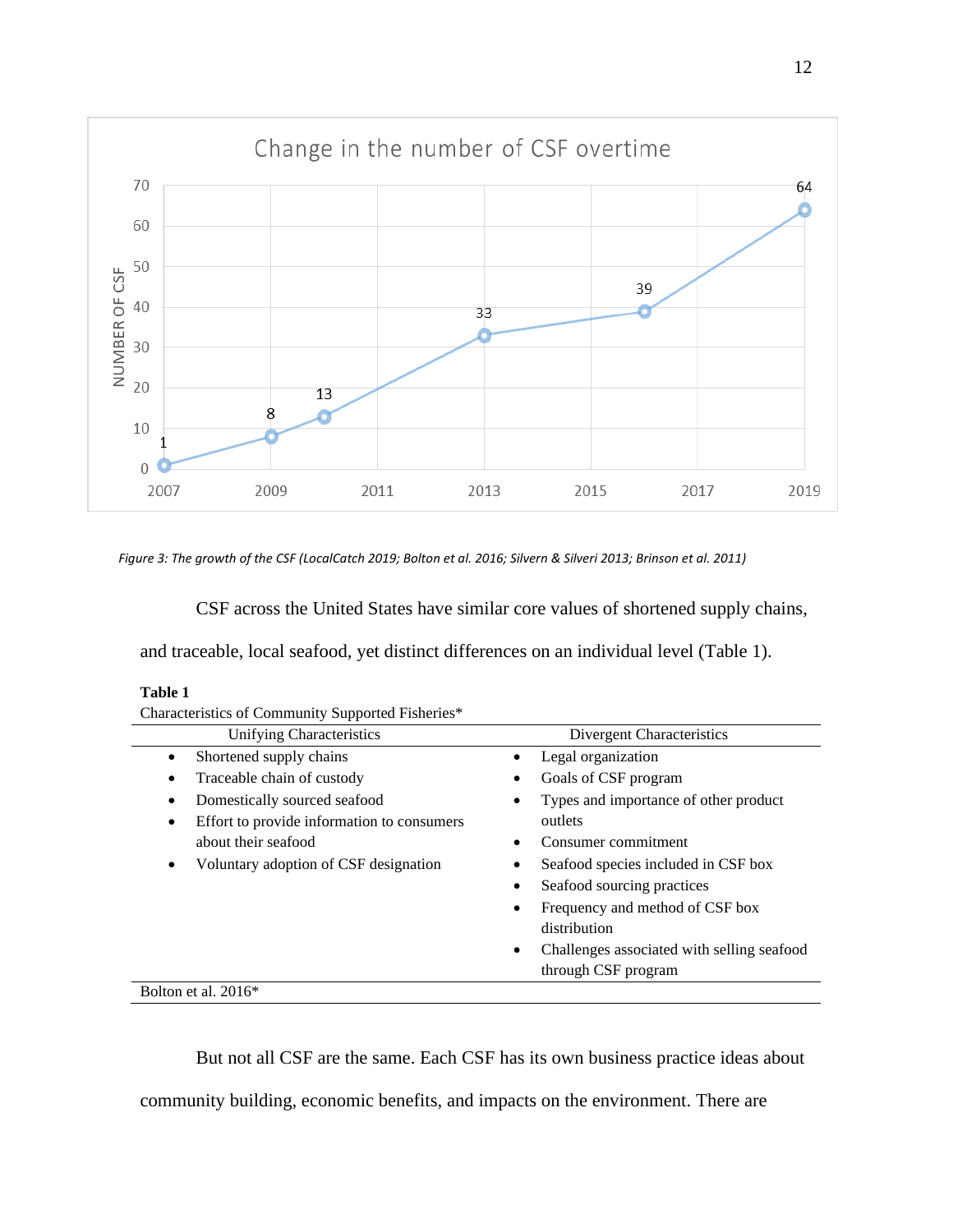currently three types of CSF focus: Harvester, Consumer, and Species (Bolton et al. 2016). A Harvester focused CSF uses a direct marketing structure with the goals concentrated on improving the economy and resilience of fishing communities (Bolton et al. 2016). Consumer-focused CSF use intermediary marketing, such as distributors and retailers and are oriented towards community education and connection to the seafood system (Bolton et al. 2016). Species-focused CSF connect fishers and consumers interested in high-value aquatic species, such as Salmon or Cod. Species-focused CSF use direct marketing or intermediary marketing, however, it is distinct in that species are traveling greater distances in comparison to the two other focuses (Bolton et al. 2016).

### **Massachusetts CSF:**

Massachusetts has some of the oldest and most prosperous fishing communities in the United States (NOAA 2019). The state has a long tradition of fishing beginning with Native American tribes, to the European settlers, American whalers, and 20th-century commercial fishing. Fishing is a part of the state's identity, with tourists visiting the state for its fresh lobster, cod, sea scallops and other seafood (NOAA 2019). Like many prosperous resources, Massachusetts waterways have historically been exploited and seen a decline in fish stock and the amount of seafood brought in. The fishing industry changed from wooden boats with sails to steam and diesel-powered metal trawlers; and with these new technologies, the ability to catch large quantities of fish increased causing a decline in the population to unsustainable levels (Robinson & Pederson 2005).In the 1980s the effects of overfishing became apparent as the price for fish rose and newspapers publicized the plight of fishermen no longer able to make a living from the sea (Robinson & Pederson 2005). Throughout the 1980s until today 59% of Northeast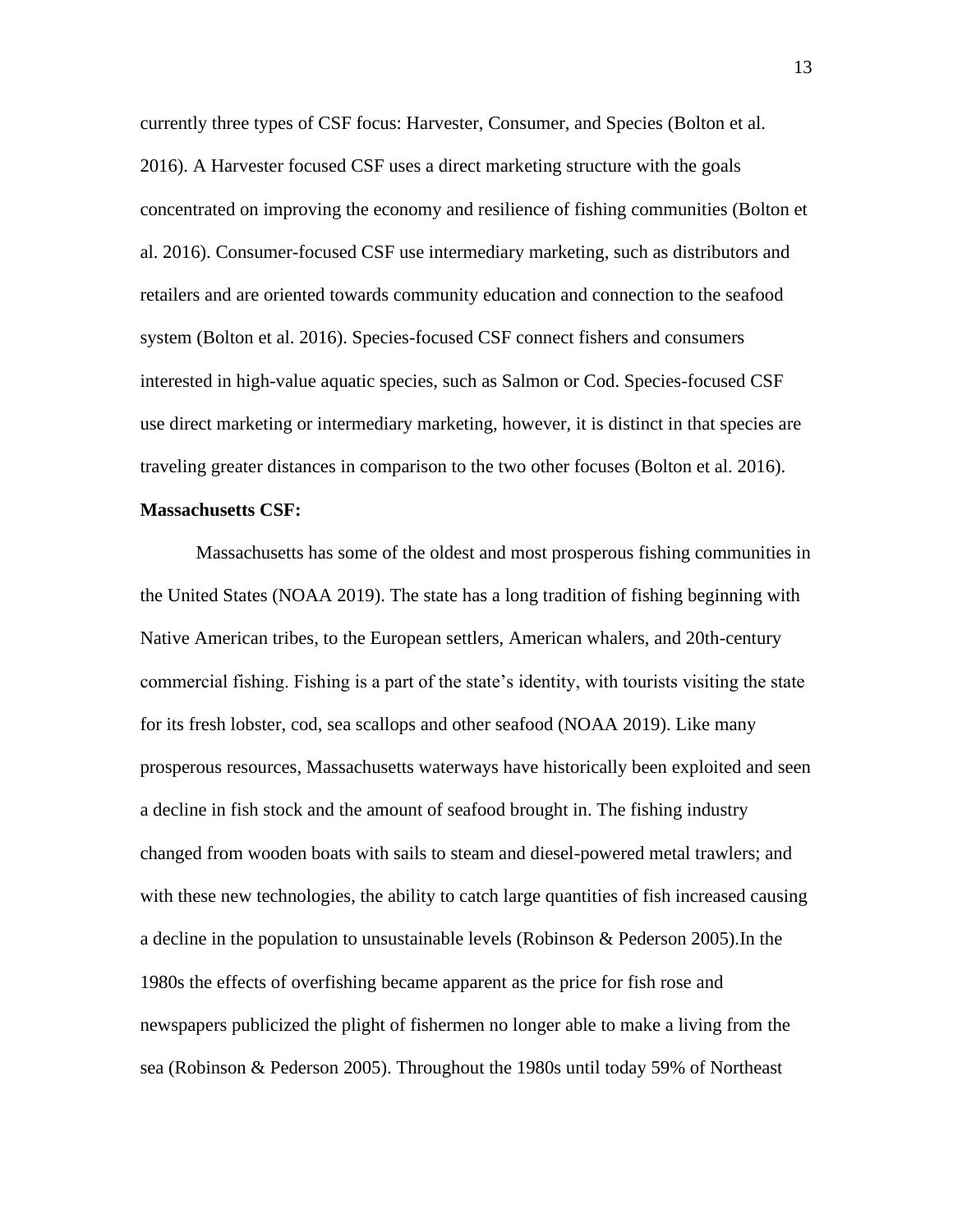aquatic species, such as Cod or Haddock, were deemed as "low abundance" and this would spur change within the fishing industry (Robinson & Pederson 2005; NOAA 1998). At the same time, the fishing industry was experiencing global competition and consumers were becoming interested in local food and understanding the social and environmental impacts of their food choices (Bolton et al. 2016). This set the stage for the recent creation of community supported fisheries in Massachusetts, along the Port Clyde Model as an alternative to modern, industrial unsustainable fishing practices (Fig 4).



*Figure 4: Current CSF located in MA, including drop-off locations (Data collected from LocalCatch.org)*

The first CSF in Massachusetts is Cape Ann Fresh Catch (CAFC) located in Gloucester, MA. CAFC began in 2008 and started their delivery service to shareholders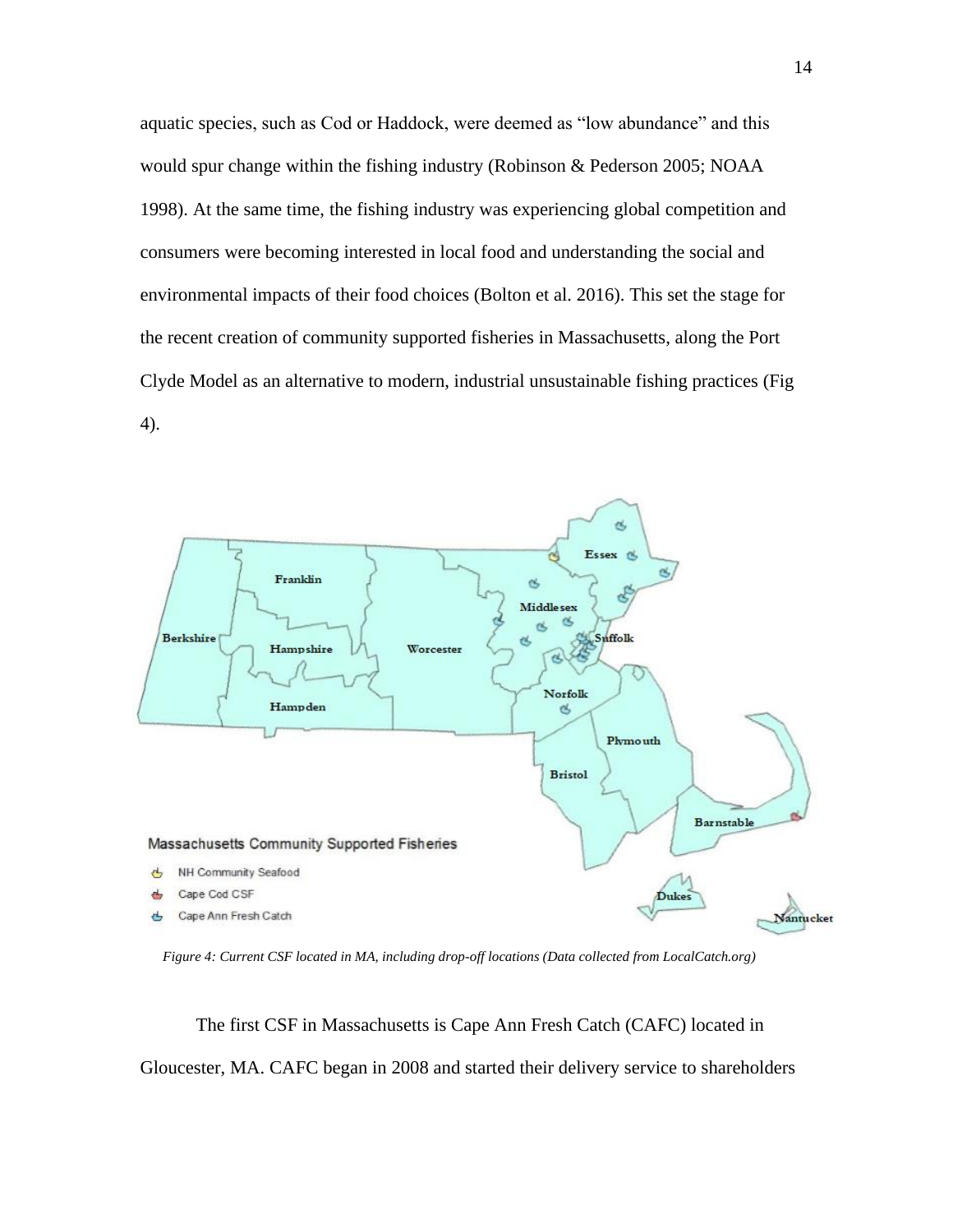in June of 2009. The CSF was formed with the support of the Gloucester Fishermen's Wives Association (GFWA) and additional support from an MIT SeaGrant and the Northwest Atlantic Marine Alliance (NAMA) (Dipalo 2009; GFWA.org 2009). Described by the GFWA as a collaborative effort "between shore-side residents, businesses, and the local fishing community" this CSF started with eight drop-off locations outside of Boston (Amy 2009). CAFC now has 17 distribution locations found primarily in the eastern part of the state (LocalCatch.org 2019). Their number of shareholders fluctuates depending on the season. Last available data indicates that they had 700 shareholders (Silvern & Silveri 2013).

CAFC operates year-round. Customers of CAFC pick-up Massachusetts fish such as Cod, Hake, Salmon, Scallops and Pollack on a weekly basis, caught by fishermen working out of Gloucester. Customers are given the opportunity to choose their pickup site as well as the type of package they wish to buy, whether that be one pound, two pounds, or only shellfish. Local restaurants also feature CAFC seafood. There was even experimentation with subsidized seafood in the Lowell area, however, this was found to be unsuccessful (Silvern & Silveri 2013). They claim to offer a fresh, never old or frozen, product that is caught through "sustainable stewardship" (GFWA.org). According to MIT SeaGrant worker Sarah Olivo, "fishermen are taking all groundfish, cutting down on bycatch, they stay closer to shore, use less gas and overall, the environmental impact makes a difference" (Amy, 2009).

CAFC provides consumers with information on the type of fish, the vessel that caught the fish, as well as a suggested recipe (CapeAnnFreshCatch.org 2019). The fishery is known for working with the community, having creative collaborations, fair

15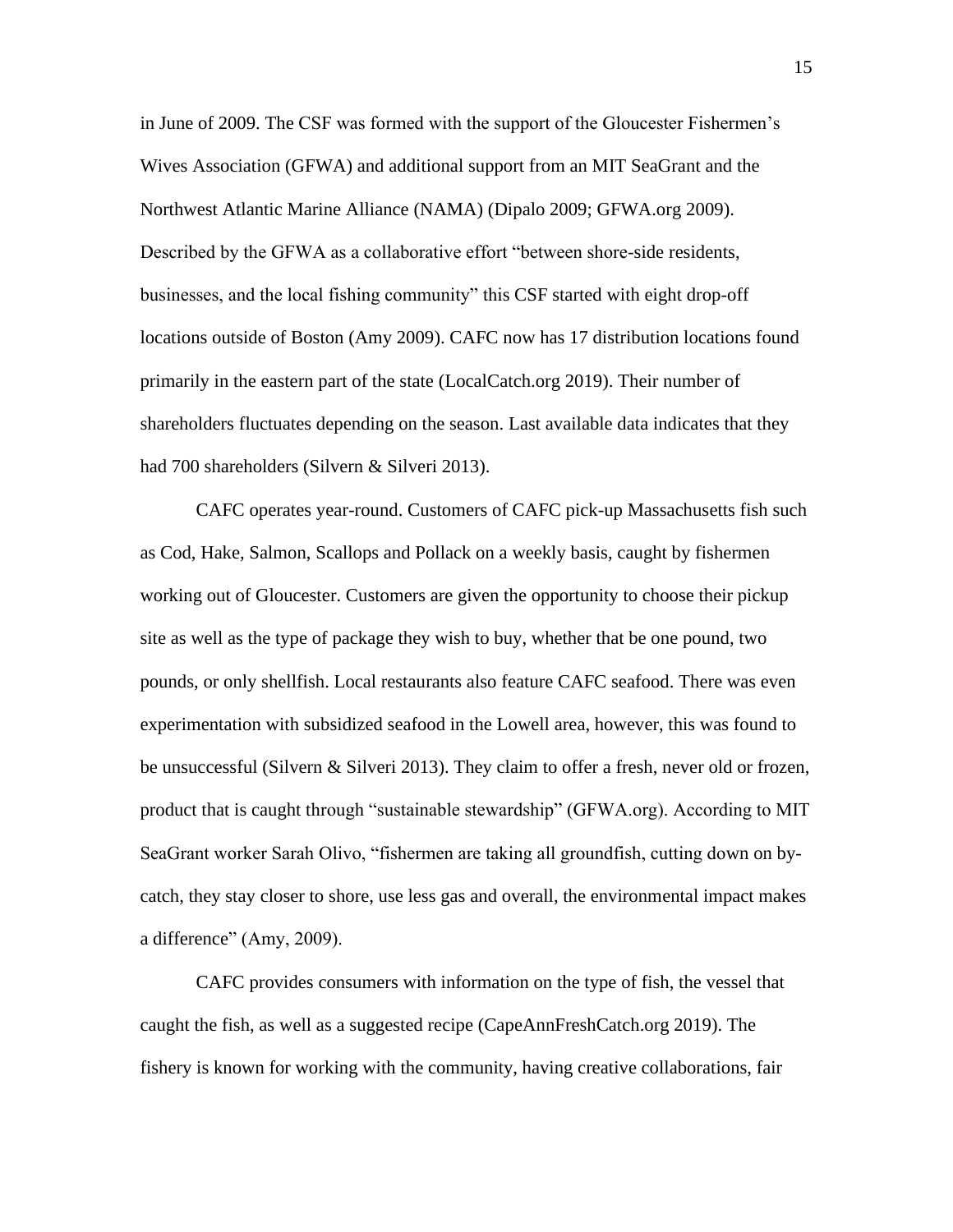access and price, as well as a very transparent supply chain. Consumers want to know where their seafood is caught, and whether it is caught sustainably. Local seafood from the CSF is interpreted as being a fresher, higher quality product than store-bought seafood (Witkin et al. 2015). Advertised through NAMA (2011), this fishery hosts fileting, cooking, and tasting demonstrations for the public. Through these interactions and events, consumers are able to learn about CSF, meet the community of fishers, and learn about the sometimes uncommon species (such as dogfish) they could be receiving through their shares. Reactions to the CSF have been positive as one promoter stated, "People were very afraid before doing this; now people are empowered by it" (Amy 2009).



*Figure 5: CAFC Pick-up Location in Beverly, MA (Sulick 2019)*

A second CSF in Massachusetts is Cape Cod Community Supported Fishery. This CSF serves consumers in the Southeastern part of the state, focusing on Cape Cod and primarily during the summer season (Silvern & Silveri 2013). Also based on the CSA model, shareholders negotiate share prices on a variety of fish delivered on a weekly basis. They are known for supplying Squid, Mackerel, Black sea bass, and Scallops. Like Cape Ann, Port Clyde and other CSF, they seek to,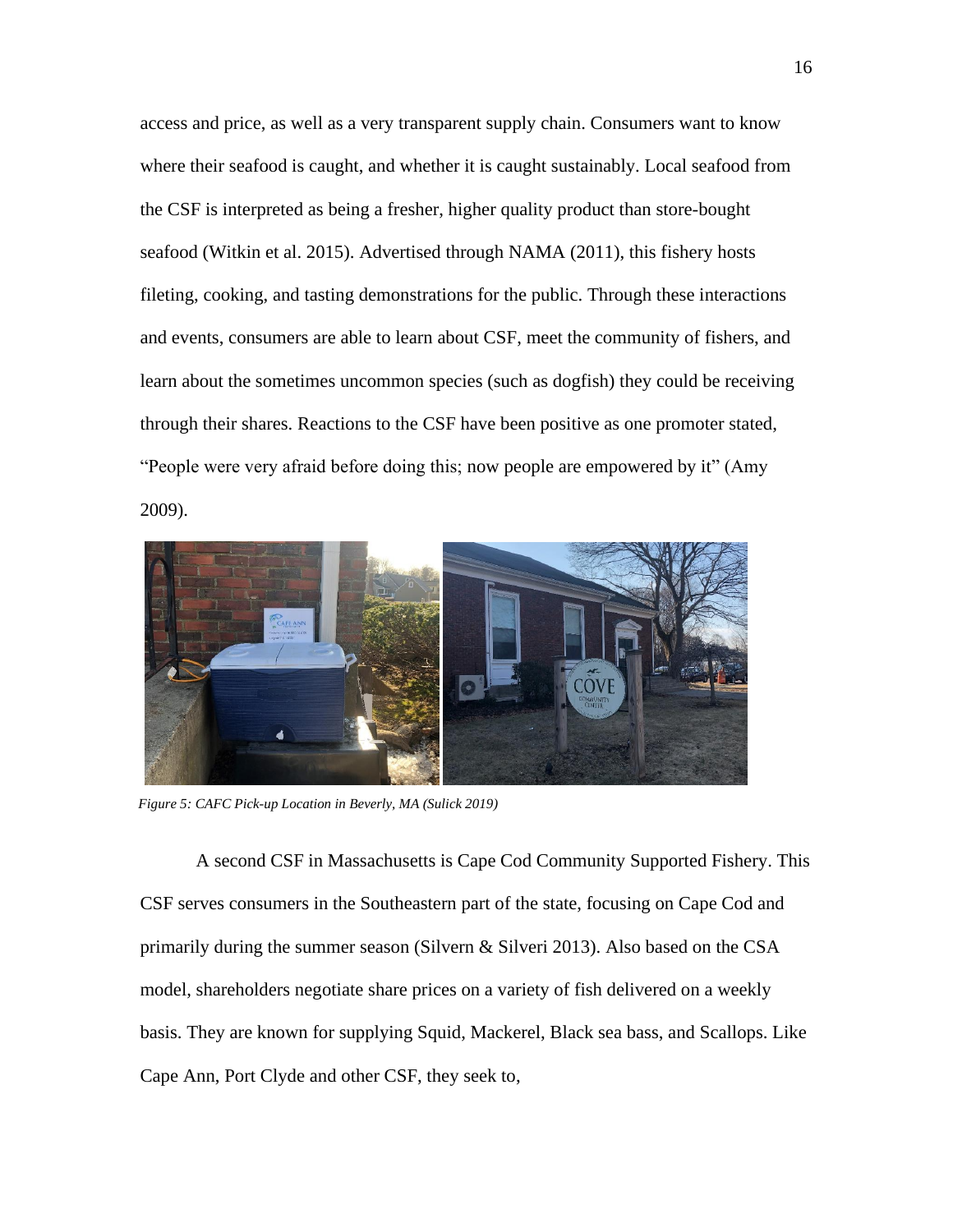"establish a transparent chain-of-custody from boat to fork; increase access to premium, locally caught seafood; ensure fishers receive a fair price for their catch…;engage fishers and community members in more…local food systems; [and] provide a framework through which fishers and customers can creatively steward our marine resources,"(CapeCodCSF.wordpress.com). This CSF is run by the Eldredge family and has been using a method known as

weir trapping since the 1960s. This method involves imbedding long sticks with attached netting into soft bottom ocean floors, traditionally in a heart shape with an opening. Fish enter through the mouth of the weir and as the tides get lower, fish are trapped and later caught to be brought ashore (Gulf of Maine Research Institute). The Cape Cod CSF then looks over the size of the fish and only collects fish large enough for sale, all others are safely returned back into the ocean (CapeCodCSF). A portion of catch proceeds goes towards solving the challenges of overfishing, poor water quality, and predation in the Cape Cod area so that the viability of the fishery and the health of the ecosystem is maintained (CapeCodCSF). Cape Cod CSF sells its product to a variety of consumers; local restaurants, seafood distributors, seafood markets, and individuals who may not be shareholders (Silvern & Silveri 2013).

At one time, there were two other CSF in Massachusetts: Cape Cod Fish Share and South Shore Seafood Exchange Inc. Both have since closed for economic reasons. Cape Cod Fish Share was located in Brewster, MA and operated bi-monthly with close to 30 distribution sites (Silvern and Silveri 2013). The fishery offered allotted shares of seafood, pre-gutted or shelled, which many CSF do not do (Silvern & Silveri 2013). They accepted food stamps and allowed community members to volunteer for a share of their product (Silvern & Silveri 2013). What appeared to be a very successful CSF came to a sudden halt. According to former CSF member Andrea Thorrold, the company was well enjoyed and respected by the community and the company was amazing in their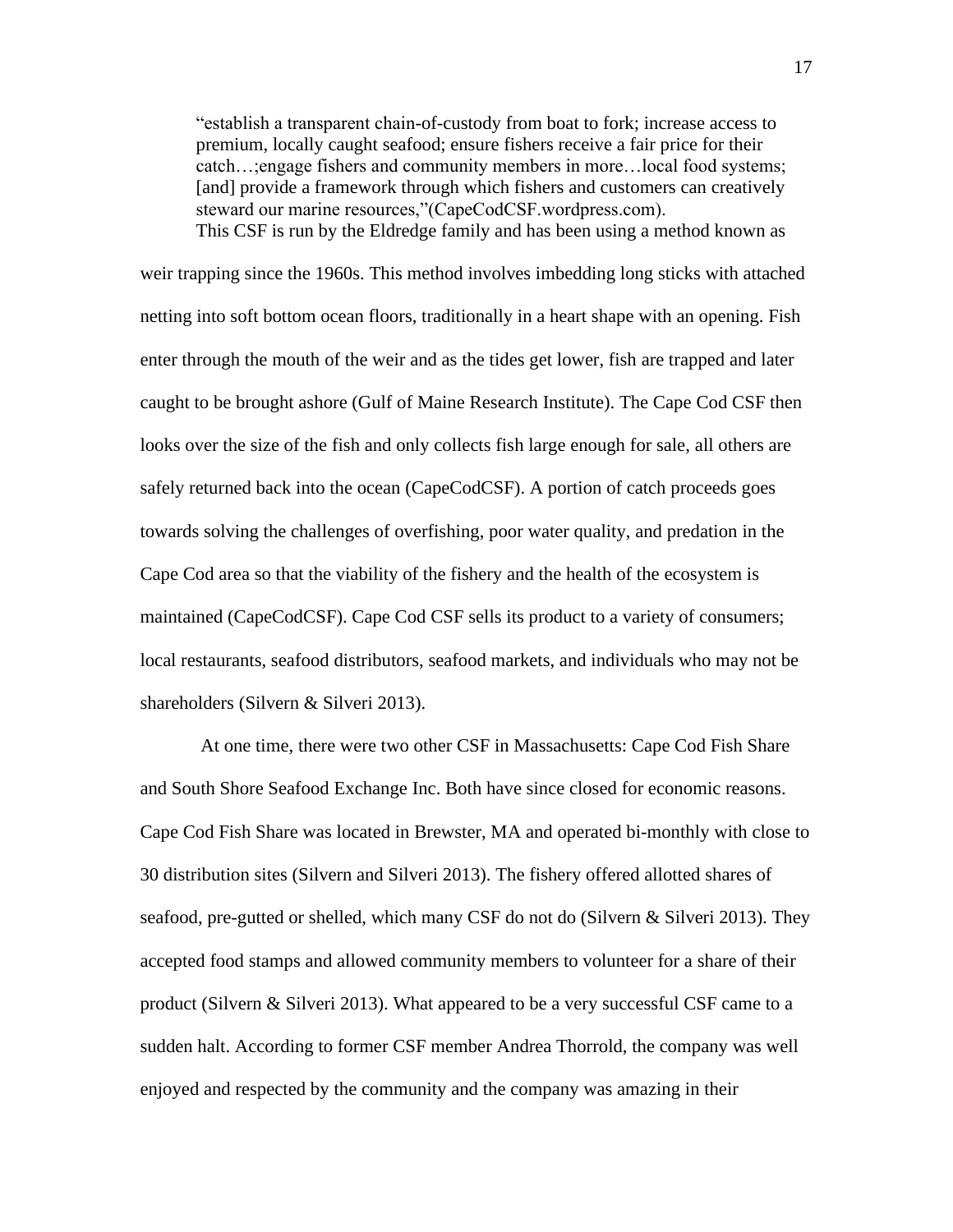communication skills until one day it all stopped (Fraser 2014). It appears that with ailing parents, the couple running the business needed to take some time off, however, owner David Henchy was never able to start up the business again (Fraser 2014). Shareholders lost \$600 a share, not to mention larger shareholders such as restaurants losing upward of \$66,000 in product (Fraser 2014).



*Figure 6: The pick-up location of Cape Cod Fish Share, before they closed (Silvern 2012).* 

South Shore Seafood Exchange (SOSSEXI), located in Scituate, MA was a wellloved CSF (WickedLocal.com, 2014). They operated year round out of the company headquarters (Silvern & Silveri 2013). Shareholders, received one to two pounds of fish a week, for a ten-week season specializing in filleted fish (Silvern & Silveri 2013). There is no published explanation for the closing of this CSF. All that can be found are a website that is no longer available, and a Facebook page that's most recent post is from 2017. However, it can be hypothesized that changes in quota and price of fish led to the closing of SOSSEXI. According to an article on WickedLocal.com (2014), the number of boats in Scituate Harbor, starting in 2012, had declined from 23 boats to eight. Due to the shrinking of catch quotas and the decline in the price of fish, fishermen are losing money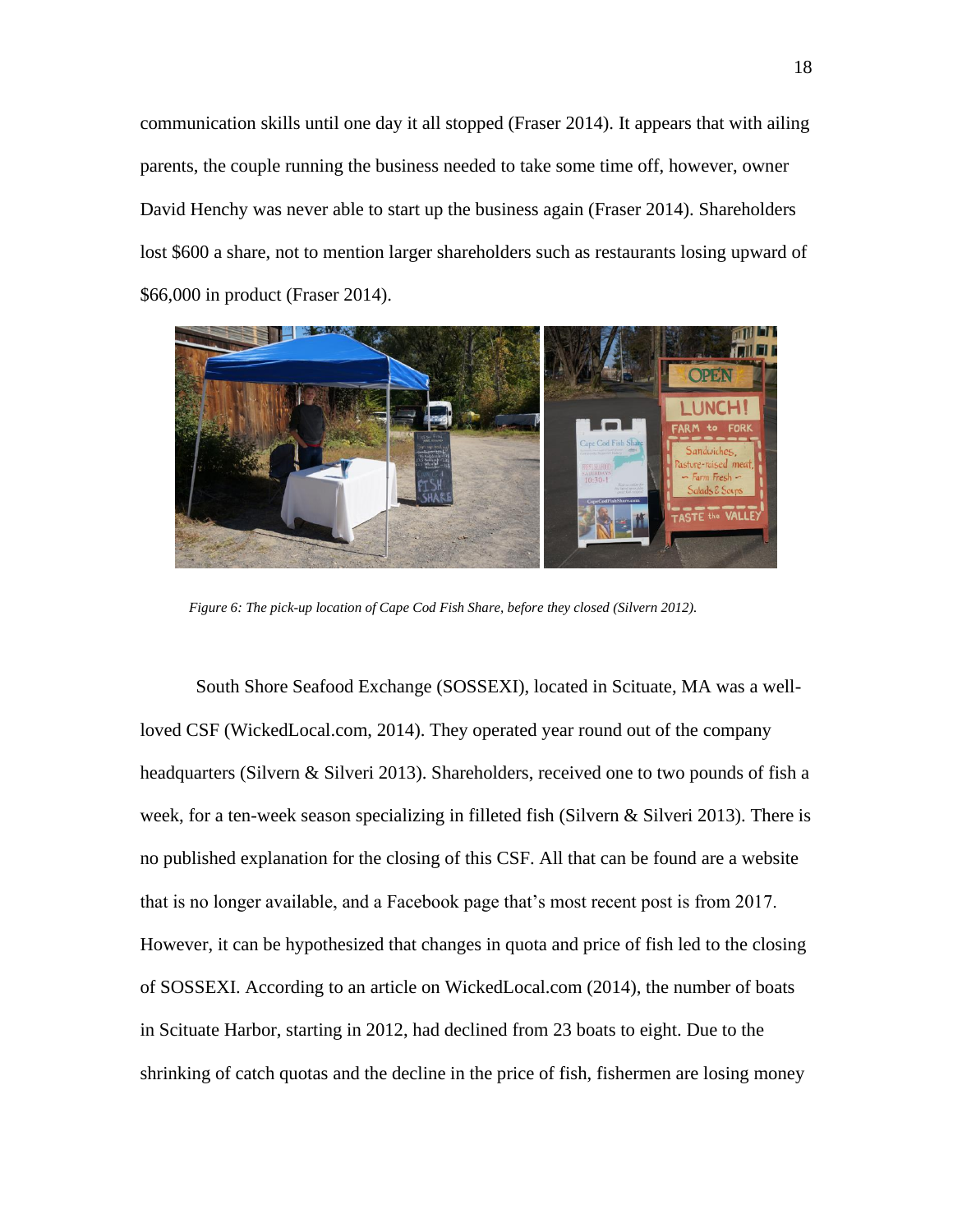when they undock their ships and head out to sea (WickedLocal.com 2014). According to Frank Mirarchi, a fisherman of 51 years, "quotas…are now a quarter of what [is needed] to break even, and the market is saturated [by] imported fish," sourced from all over the world (WickedLocal.com 2014).

CSF shareholders share specific demographics and similar belief systems. According to Salladarré et al. (2018), CSF shareholders tend to be middle-aged, well educated, medium to upper incomes, and women. Salladarré et al. (2018), investigated a CSF on Yeu Island in France and found that "70% liked receiving unknown fish species,

86% were satisfied with their monthly delivery, and 80% say that membership improved their knowledge on seafood products" (p. 175). Massachusetts shareholders shared similar characteristics with 48% having a household income of



over \$100,000, and 73% having children (Witkin et al. 2015). Unique to

*Figure 7: The change in catch for Lobster and Cod in New England (Doney et al. 2014)*

Massachusetts, 53% of CSF participants live within 50km of the coast and 61% tend to purchase at least one locally abundant species on a regular basis (Witkin et al. 2015).

## **External Threats:**

## *Climate Change:*

Climate change, as previously stated, is impacting the fishing world. The rise in global temperatures are not just a threat to species on land, but also to species within our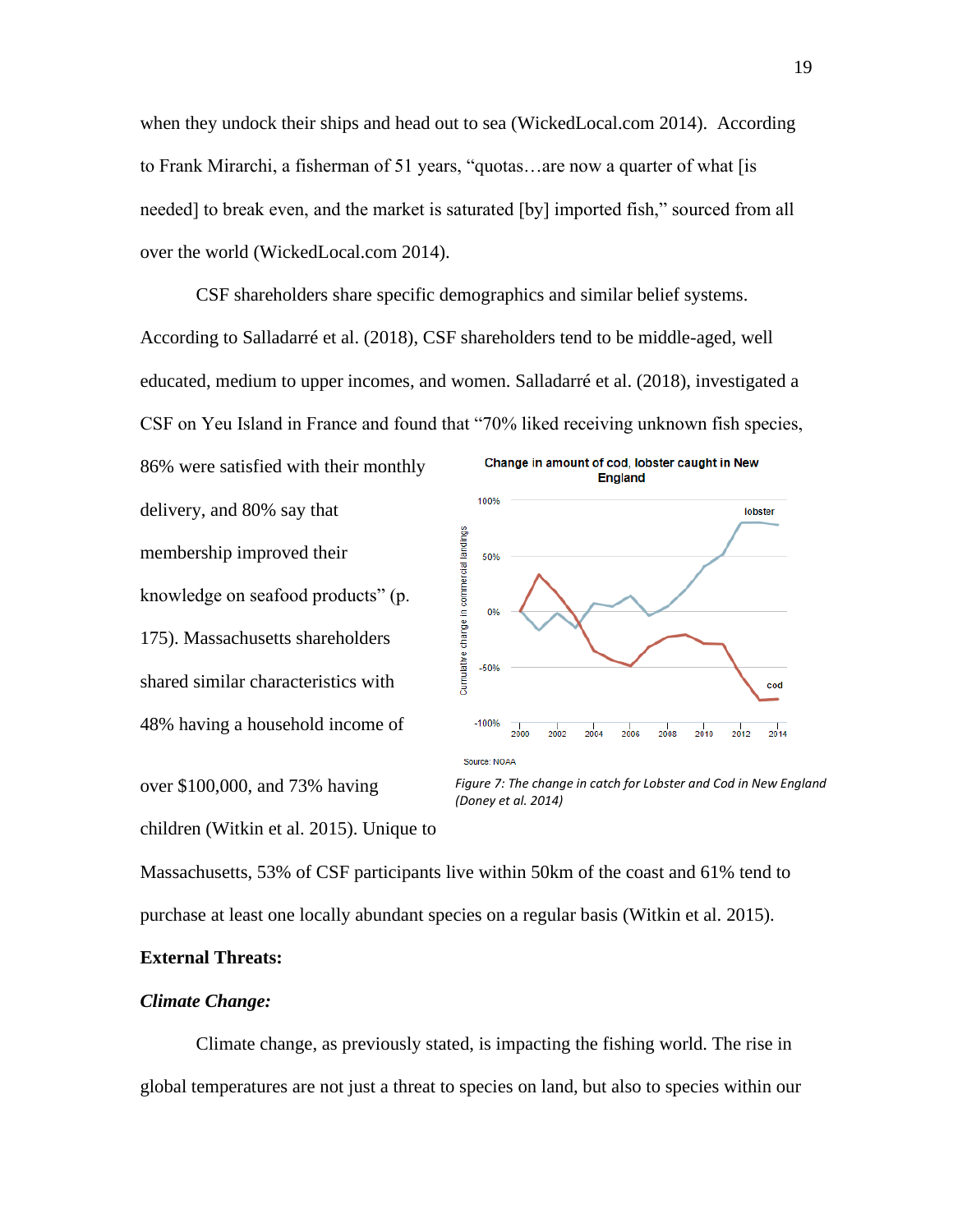oceans. Oceans absorb much of the infrared radiation sent to earth by the sun. While this causes issues for humans, sea temperature change impacts the lives of aquatic species. Marine species are moving to cooler waters as ocean temperatures get warmer (Fig 1). It is believed that oceans along the Northeastern United States are warming substantially quicker than other bodies of water. The fishing communities of the Northeast are thus faced with an overwhelming threat to their culture, history, and tradition.

While some fished species, such as Atlantic Cod, are doing poorly with increased ocean temperatures, others are doing better under these new conditions (Fig.7). Lobster populations are on the rise with an increase in ocean temperatures. Although they are thriving under these new conditions, Lobsters are still moving poleward and could migrate out of United States waters into Canada if ocean temperatures continue to increase.

Along with absorbing infrared radiation, oceans also absorb large quantities of CO2, making oceans more acidic. Ocean acidification wears down the calcium carbonate shells of many shellfish such as clams, oysters, and mussels (Doney et al. 2014). This kills these species and/or inhibits them from growing to catchable sizes. Areas along the coast are vital spawning sites for groundfish, the main haul for Massachusetts fishermen. The lethal combination of sea temperature rise and ocean acidification, threatens these spawning. Fish eggs may be unable to produce viable offspring, and thus population numbers will continue to decline (Doney et al. 2014). With less fish and shellfish in the oceans, as well as the steady move towards the poles, New England fisheries may become less economically viable and have to close.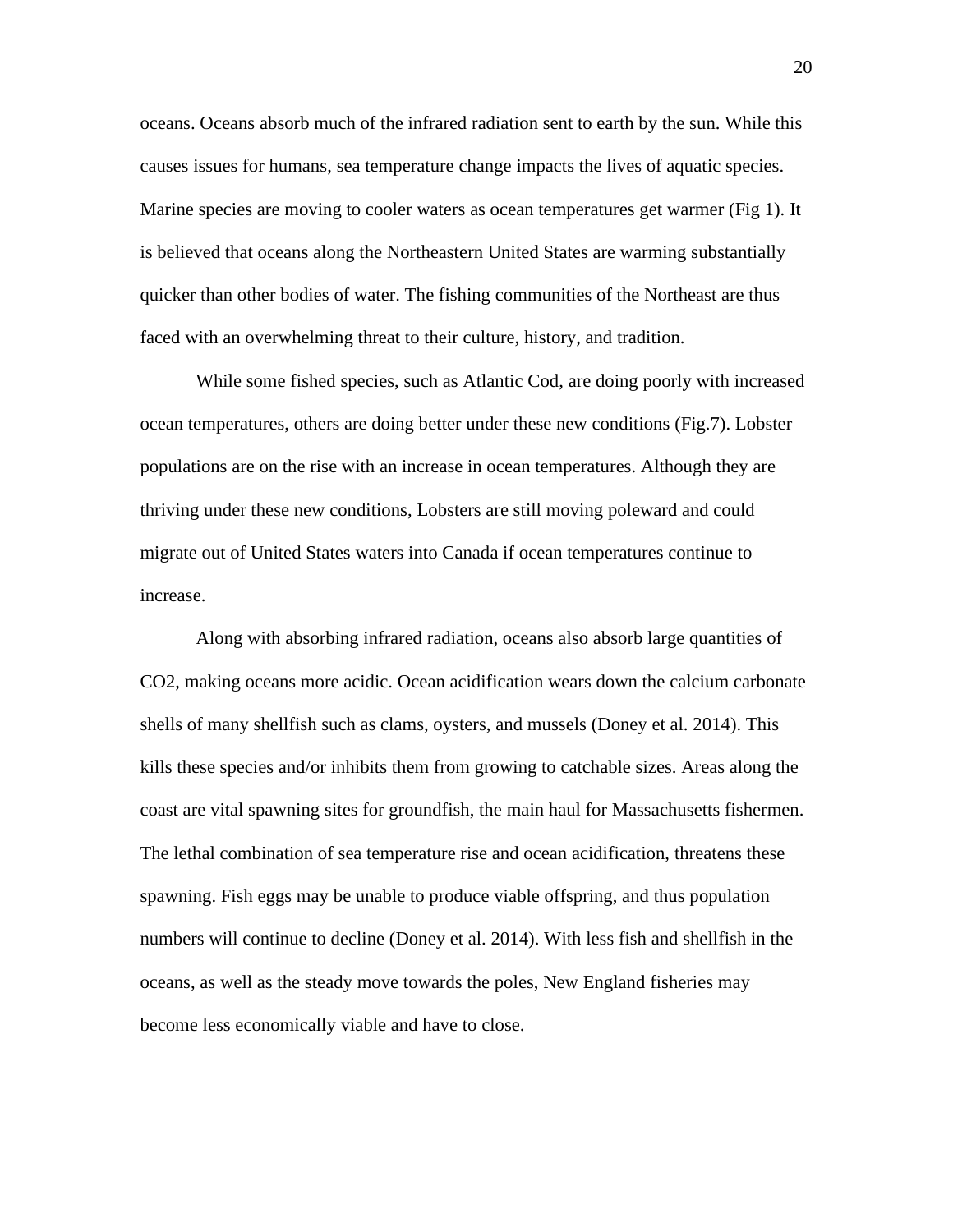## *Competitive Co-option:*

Some of the appeal to many consumers for participating in a CSF program include the quality and freshness of the product as well as the direct marketing done by the CSF. Through direct marketing, customers bypass middlemen and receive fish caught the same day as opposed to waiting for their fish to be processed and delivered to stores. Consumers also want to promote the local economy and jobs (Stoll et al. 2018; Witter  $\&$ Stoll 2017; Brinson et al. 2011). Other businesses have seen the success of CSF marketing practices and have implemented them into their business model.

Ocean's Table, sourced from Gloucester Harbor, is a New England fishery that uses the direct marketing and fresh fish model similar to CSF. Ocean's Table offers fish "fresh from the ocean to your table" giving information on who is catching the fish, and offering fileted fish opposed to whole fish options (OceansTable.com 2019). They offer underutilized and popular species to their customers through four varied packages: Captain's Select, Mariner's Mix, Fisherman's Choice, and Tasting Sampler (OceansTable.com 2019). Similar to a CSF they use direct marketing, meaning there is no middleman in their production line. They catch the fish, bring them to their facility where it is gutted and sold directly from their business. Their prices are similar to CSF with lower bundles costing \$8 and more expensive bundles being \$15 (Join.OceansTable.com 2019).

Ocean's Table is not a CSF, with no mention of sustainability or community on their website. Ocean's Table utilizes the aspects of CSF that have proven to be desirable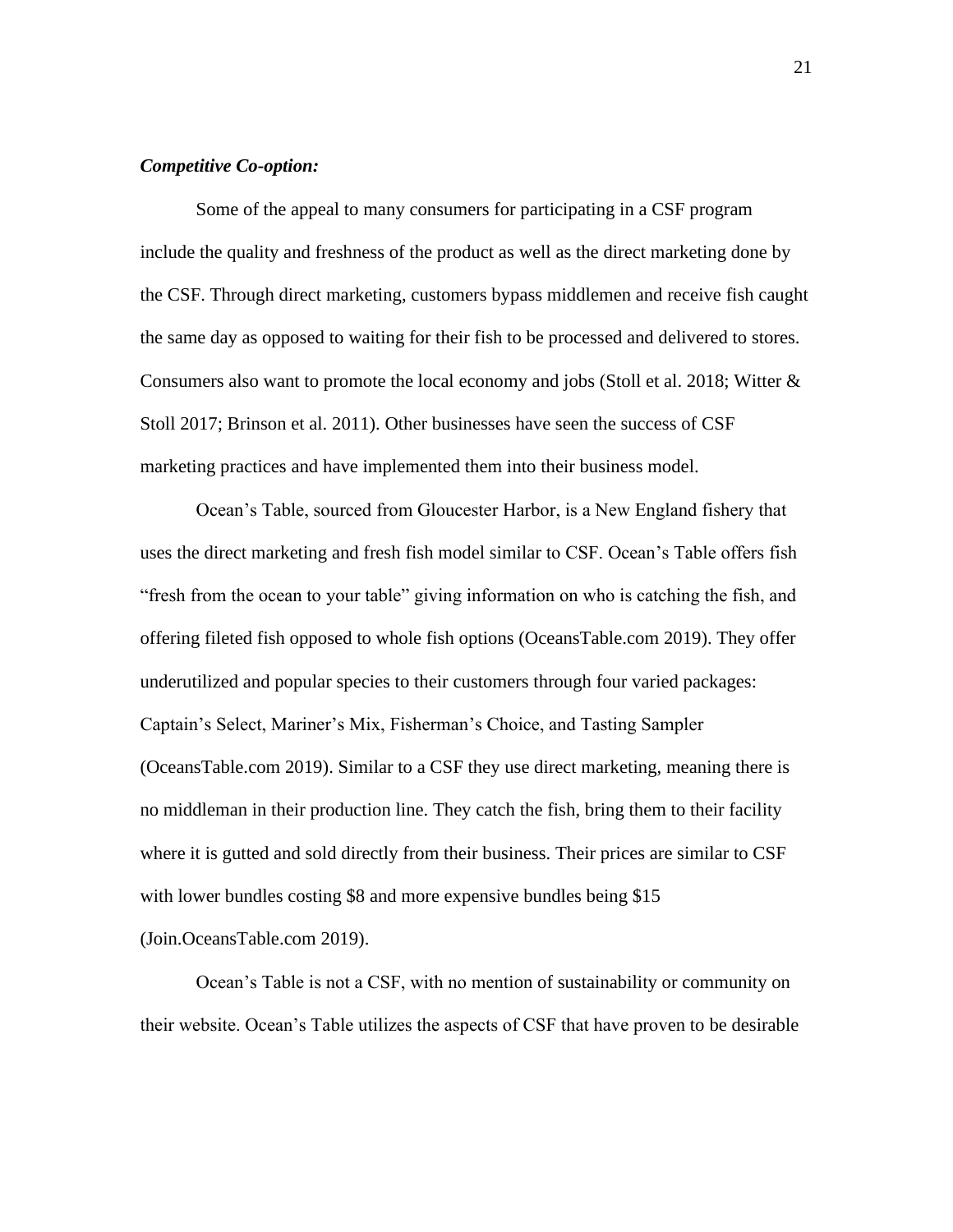to consumers -- fresh product from the ocean -- while ignoring sustainable fishing practices and fair prices towards fishermen (Witkin et al. 2015).

Although businesses such as Ocean's Table are certainly a competitive threat to the CSF model, CSF also struggle to compete with delivery based food services offering such as Stop and Shop and Amazon that offer their customers grocery items delivered to their door. This convenience allows companies to service large numbers of customers who might be more willing to take the "Gloucester Caught" fish from Stop and Shop than to go to a CSF pick-up location. CSF have recently started to mimic this idea from its competitors, with CSF such as CAFC offering home delivery services in hopes of bringing in more shareholders (CAFC.com 2019).

#### **Internal Strategies and Challenges:**

#### *Expanded Engagement with the Local and Food Justice Movement:*

Local food movements have been growing in popularity, as consumers are demanding more local food products for their believed freshness, environmental sustainability, and benefits to the local economy (Witkin et al. 2015). The desire for local food has expanded beyond the land-based "Farm-to-Plate" locavore food system to include the "Pier-to-Plate" CSF movement. This expansion of localization of the food system is not only being directed towards wealthier consumers but CSF are also involved in a community-wide effort to make seafood equitable, increasing access to the fishery for people of lower incomes. CSF in Massachusetts, such as CAFC and SOSSEXI, participated in SNAP, the federal government supplemental nutrition assistance program. The SNAP program is a subsidized food program offering healthier food choices for lower-income families, (Silvern & Silveri 2013). CAFC served lower-income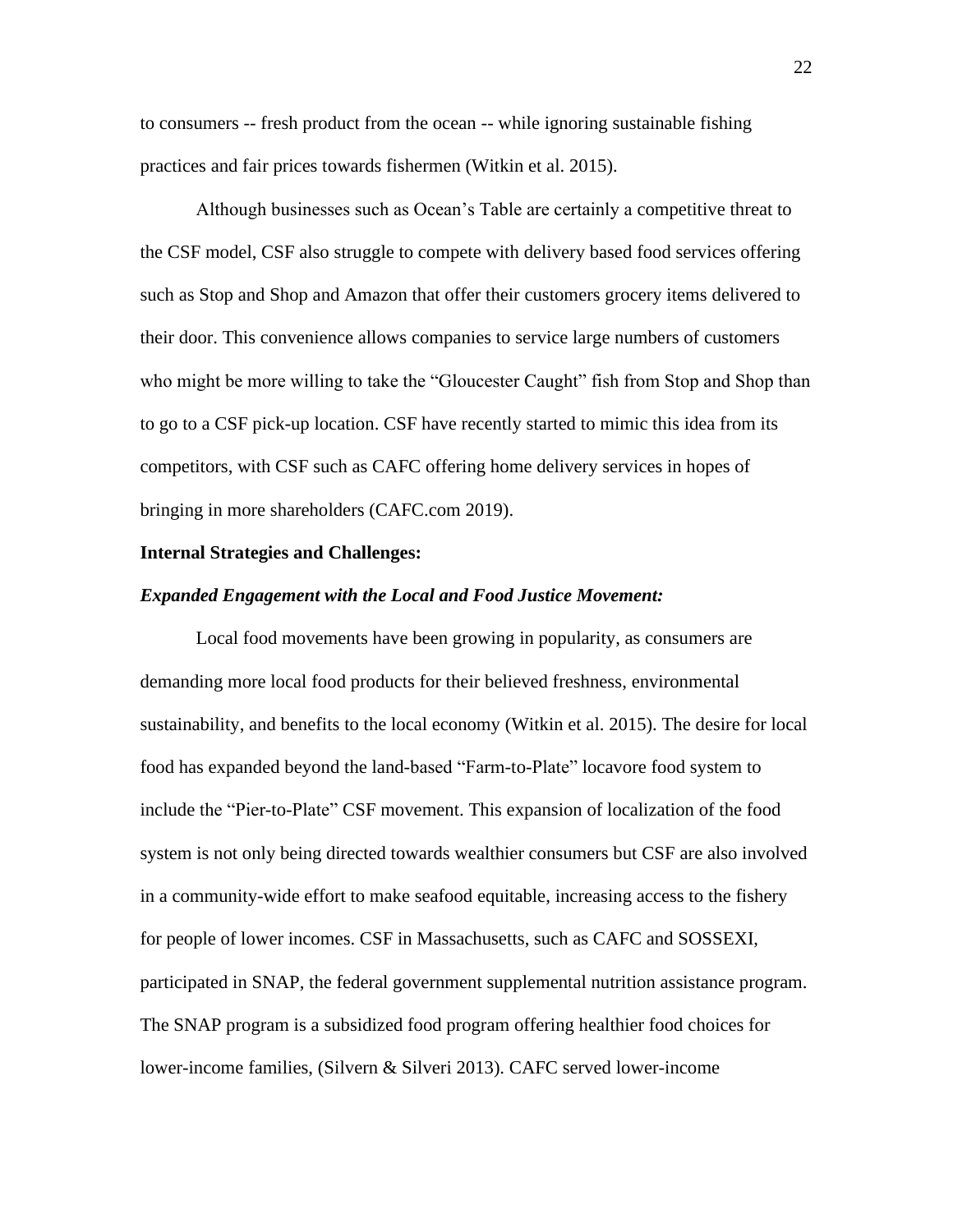communities, such as Lowell, by donating to food banks and ethnic neighborhoods. By reaching out to economically poorer areas, the fishing community is strengthened through the promotion of the local economy and by making seafood accessible, regardless of financial status. These individuals, in turn, advocate for CSF members to have higher wages and better working conditions within their processing plants.

Another important way in which CSF make connections with their communities is through "Seafood Throwdowns" (Brinson et al. 2011). NAMA helps to promote many of these events as they, "have proven to be fun, educational and community-driven events to promote public awareness of what it really means to have sustainable seafood" (NAMANet.org 2019). The "throwdowns" involve chefs battling to see who can prepare a locally abundant fish in the most delicious way. While the battle is certainly entertaining, interested viewers are also able to learn about threats to our oceans and fisheries as well as how they can participate in solutions to the problem (NAMANet.org 2019). Along with "Seafood Throwdowns" NAMA has helped to bring CSF into local food festivals further helping the promotion of the CSF and sustainability by broadcasting to a wider network of people (NAMANet.org 2019).



*Figure 8: Images for the 2017 Seafood Throwdown in Rockport, MA run by NAMA (NAMA 2017).*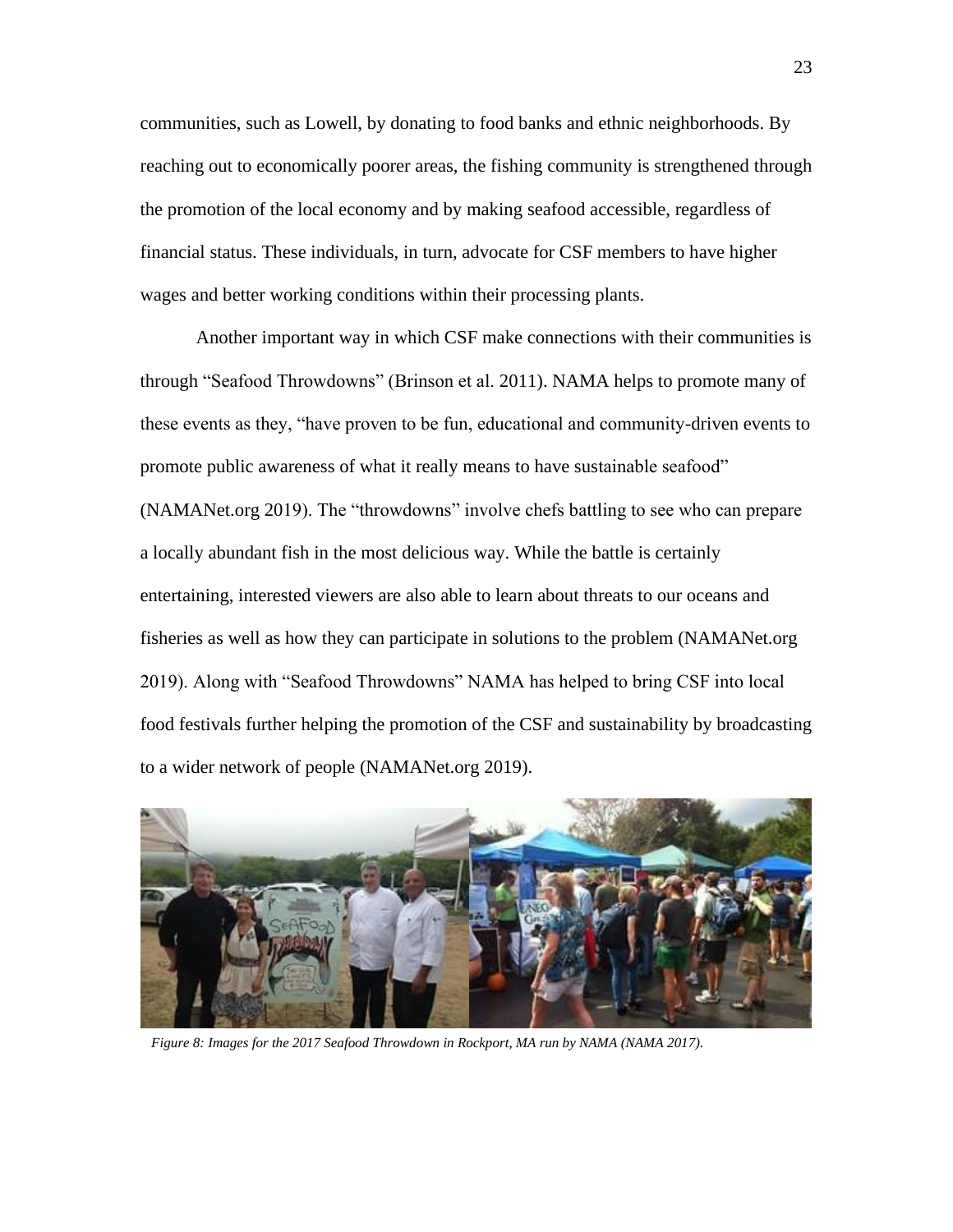#### *Ownership/ Business Model Issues:*

CSF are usually a smaller cohort of fisheries that seek to provide a fresh and local product to consumers. Due to their small size, CSF tend to be family owned and operated. Smaller fisheries carry the tradition of keeping the business within the family, and within the community. However, family-run businesses can have their downfalls. In times of family emergencies operations within the fisheries is forced to come to a halt or a pause. This was the case with Cape Cod Fish Share. As previously stated the husband and wife duo faced family illness which caused them to pause their business. This resulted in large debts owed to customers who had already purchased shares, including larger consumers such as local restaurants. Cape Cod Fish Share was unable to recover after the spiral of difficulties that came with family obligations while running a successful, small business.

## **Conclusions:**

Technological developments, global climate change and the expansion of global markets for fish have led to the decline of fish stocks, degradation of marine ecosystems and challenges to the sustainability of fishing communities around the world. In this thesis I have charted the recent growth of an innovative and locally-based initiative to create a more sustainable fishery in the face of these global economic and environmental challenges. As I have demonstrated in this thesis, Community Supported Fisheries (CSF) are a key local initiative, diffusing around the U.S. and other parts of the world, that will contribute to the social, economic and environmental sustainability of fisheries. CSF are expanding in number, size and are having a significant impact on fishing communities and are likely to continue to expand in numbers, size and further innovate their social organization and marketing strategies into the future.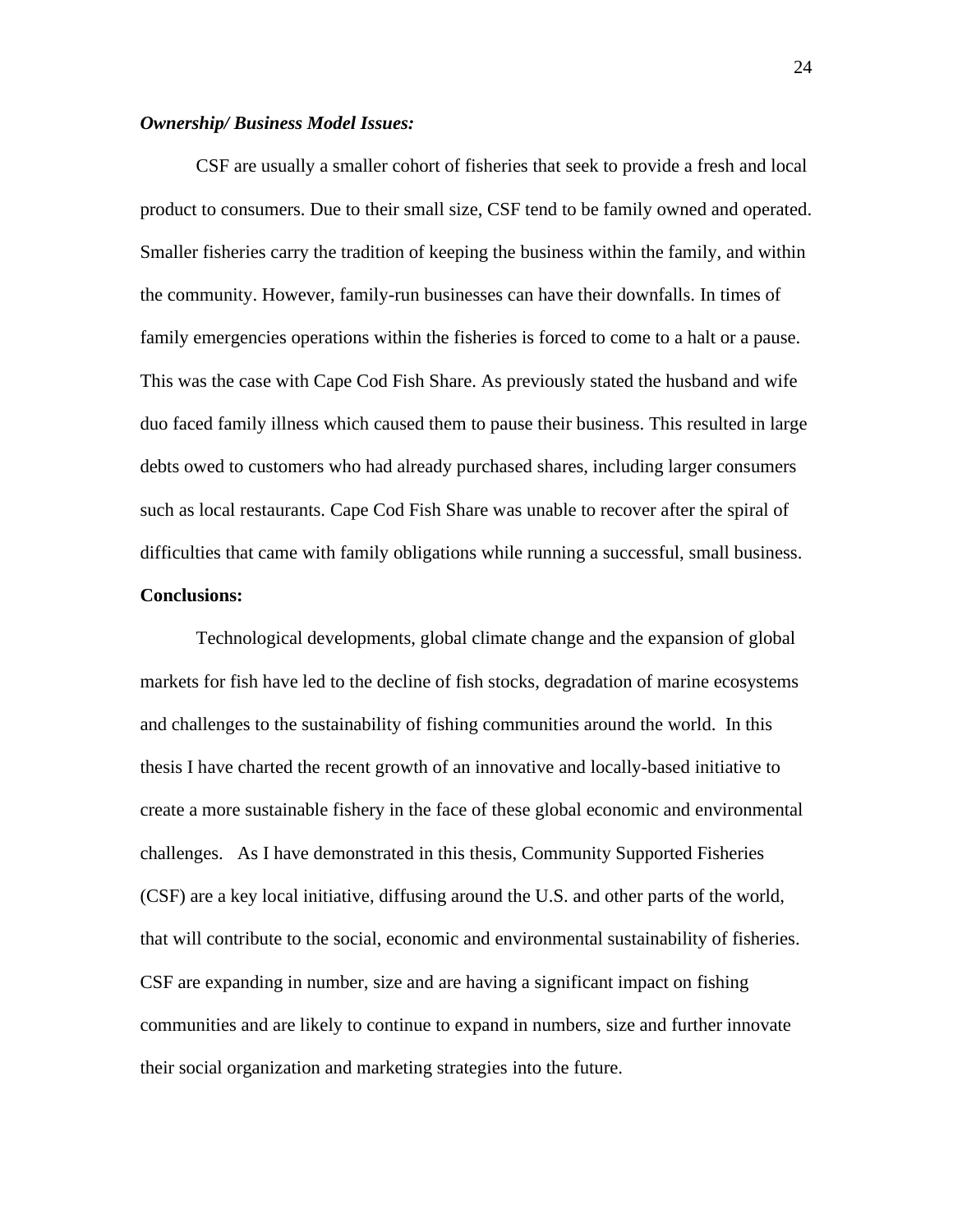But, while their recent pattern of growth is encouraging, there are still many challenges and difficulties that may slow down further CSF expansion. For example, Federal fishing regulations are a challenge as quota-based catches decline, leaving fishermen and their communities with limited fishing opportunities and thus future income to maintain their boats and businesses. Climate change is clearly one of the largest challenges to both marine and land-based food systems. Rising ocean temperatures are causing species to migrate to cooler water and away from existing fisheries. This will inhibit CSF sustainability as well as commercial fishing companies. Unless action against climate change is taken soon, all fishing industries will suffer and decline.

Economically, competition from global and large-scale corporations such as Amazon represent an existential threat to small-scale food system enterprises such as CSF. Amazon, Stop and Shop and other large-scale corporations are able to use economies of scale and massive food distribution networks to deliver food directly to consumers and at a cheap price, thus undercutting the CSF and similar local food operations. With the click of the mouse, customers are able to choose from a globally sourced assortment of foods, including fish, while in the comfort of their own home. While CSF, such as CAFC, have started implementing delivery services, they have limited ability to compete with Amazon. As Amazon and other corporations enter into the local food markets they will put pressure on local food producers to continue to innovate, expand their marketing strategies and perhaps collaborate by scaling up or forming cooperatives; the future is uncertain and challenging, but local food producers have tools, expertise and community support and should remain hopeful.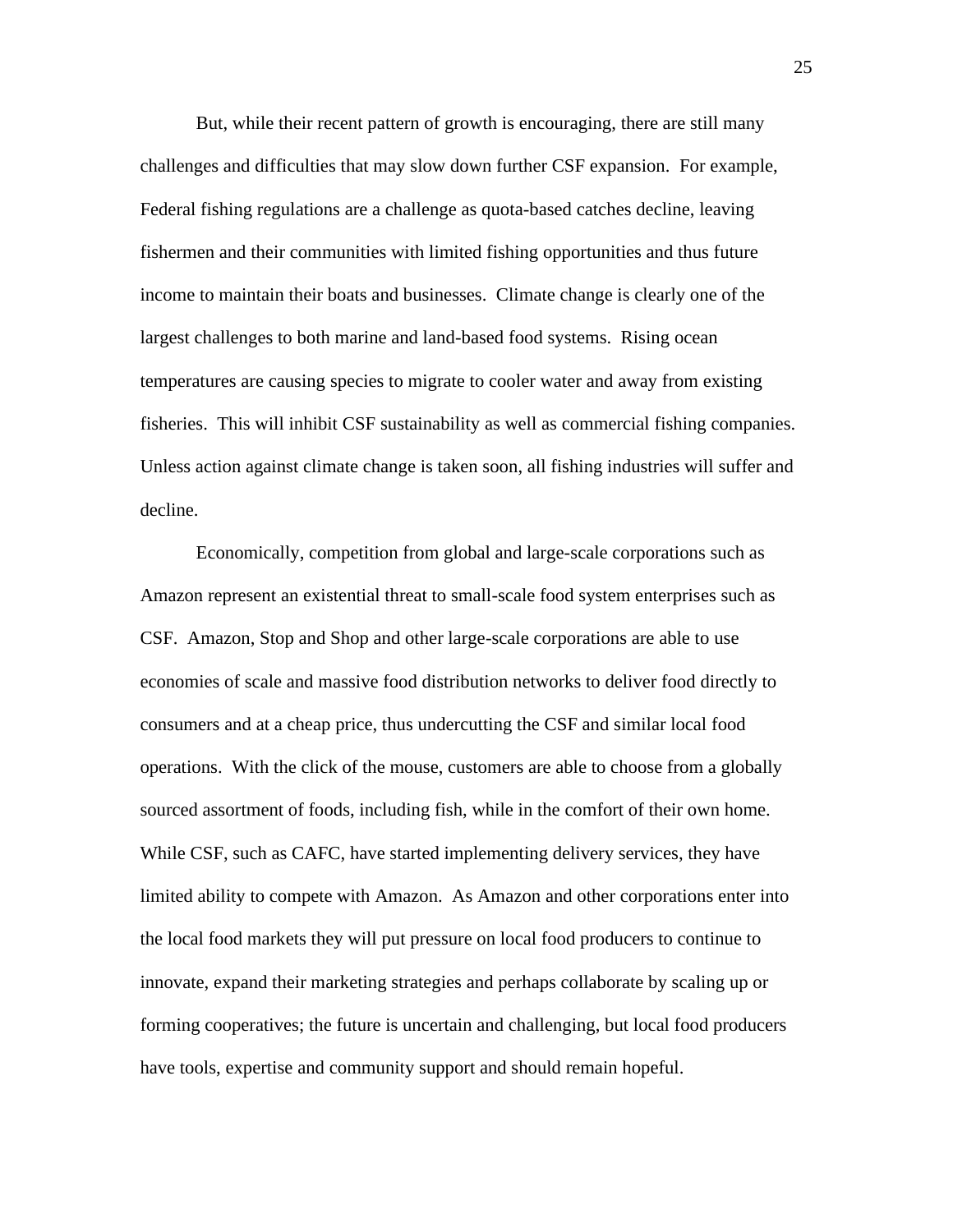CSF have successfully connected families and communities to the rich fishing history of Massachusetts. Through their direct marketing and local community outreach, the CSF message regarding sustainability has and will continue to spread to concerned and energized local community members. If the CSF model was not attracting shareholders and even copy-cat businesses such as Ocean's Table, we would not be seeing the growth in numbers and geographical diffusion that I have documented in this thesis. CSF as a success story is indicated by my map of CSF across the United States and as well as scholarship that demonstrated the spread of CSF across the globe. Salladarré et al. (2018) recent study on Yeu Island in France show how the Port Clyde CSF model has finally made it across the Atlantic and it is perhaps only a matter of time before we see CSF in other regions of the globe as well.

CSF's have great potential to also promote equity and social sustainability in the local food movement by increasing the participation of low-income communities, recent immigrants and people of color. While scholars have examined food injustice in the land-based food movement (i.e. who participates in CSA and persistence of food deserts), there is little data on how CSF and fisheries in general are contributing to food security for low-income communities and providing opportunities for such communities to participate in the local food movement. This thesis found that local CSF are actively engaged (though NAMA) and reaching out to such communities, seeking to build bridges and promote social and economic sustainability for both consumers living in food deserts and the producers – the fisherman – living and working in coastal communities such as Gloucester and Port Clyde.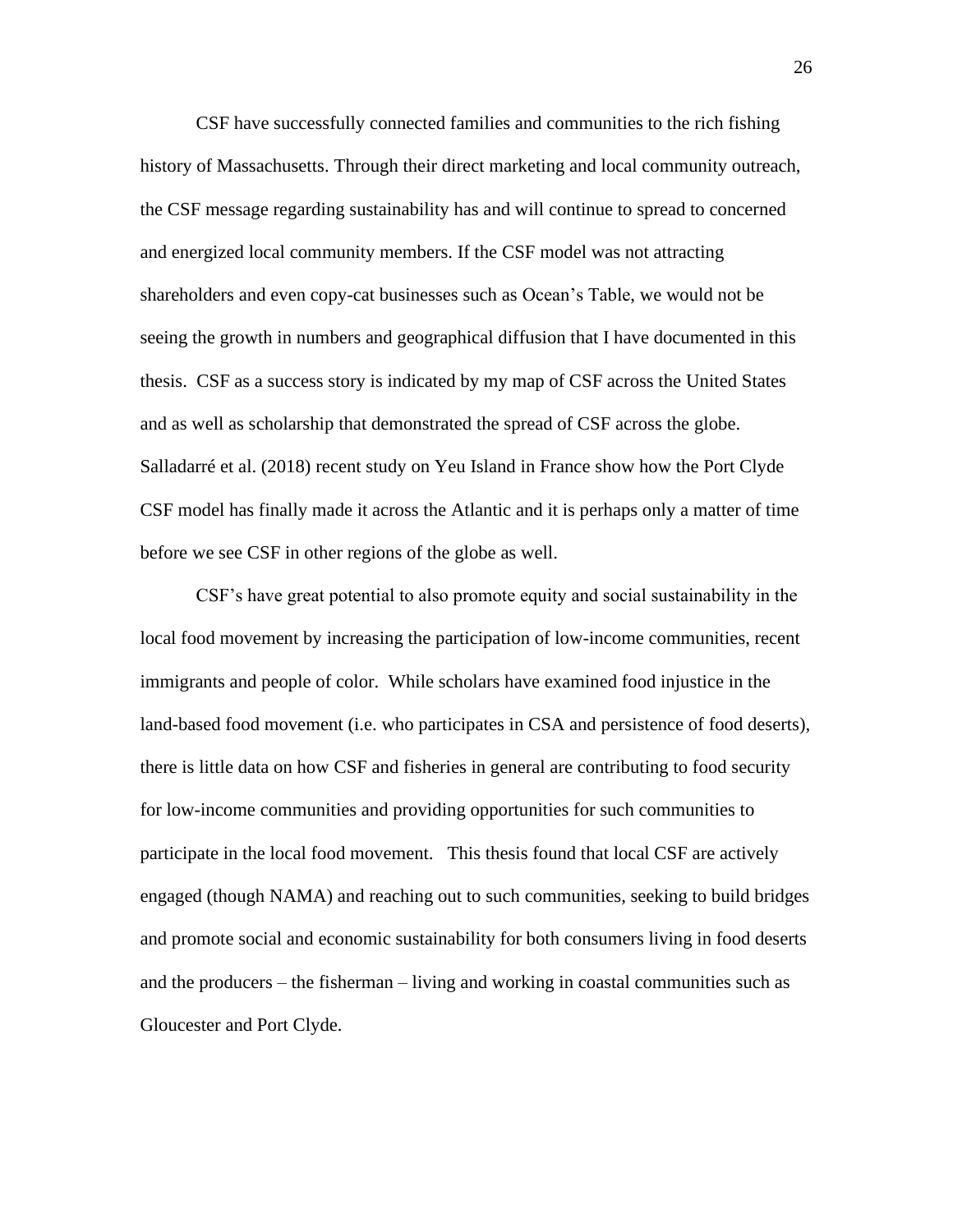There is still much to be learned about the success and future prospects of CSF in Massachusetts. Throughout this research contact with CSF and their owners was limited; as running a CSF takes constant effort and attention. While numerous attempts were made with the Massachusetts CSF and requests made for interviews for filling out surveys, they refused to collaborate. CSF are being constantly bombarded with questions from university researchers and other fisheries as indicated by the recent emergence of a CSF literature over the past five years. There also were issues contacting Cape Cod CSF as it is only open during summer months. When reaching out to CAFC a brief phone interview was conducted discussing how much effort is put into the CSF and how much work the job entails.

Besides the need for basic social and economic data on CSF, further research is needed into the role of existing state and federal fishing policies and how they impact CSF. How do such policies impede or assist in sustaining small and local food enterprises such as CSF? Marketing to consumers is critical to the success and sustainability of the local food movement on both land and sea. Research is needed into how Massachusetts agencies (Massachusetts Division of Marine Fisheries) and local-food marketing agencies such as Northeast Harvest, are assisting with such marketing efforts and what future regulations and policies are needed to enable CSF to be sustainable in the face of the numerous threats identified in this thesis. Finally, perhaps the one critical facet of the local food and CSF movement that has received little attention is the consumer. Research on the characteristics of current and potential CSF shareholders and consumers is critical if CSF will succeed in the future.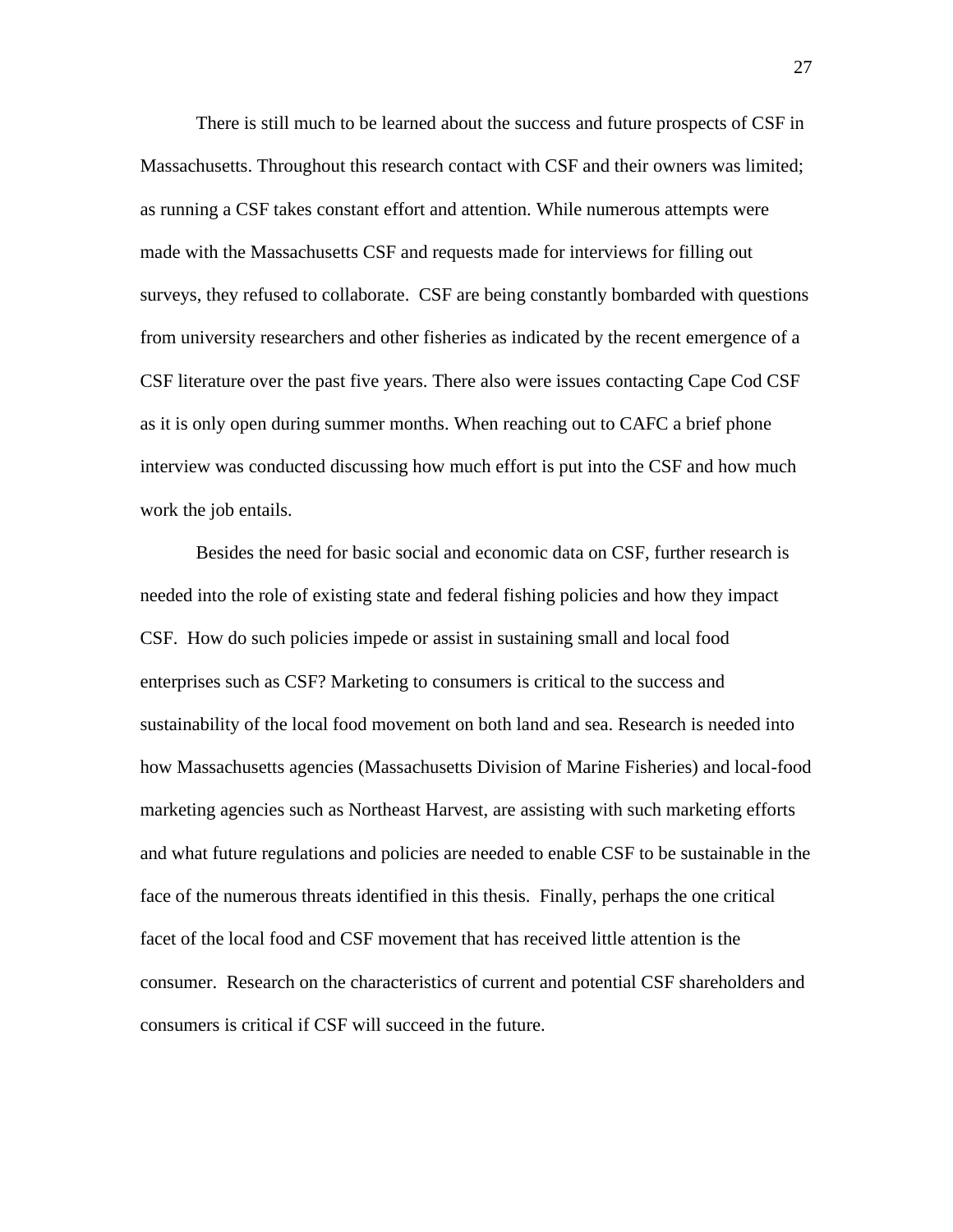CSF hold great potential to promote economic, social and environmental

sustainability. In this thesis, I have sought to identify their basic characteristics, strengths and the prospects for their future viability and success. If anything, CSF serve as a model and a reminder of how communities are striving to be active agents in charting their own destiny in the face of local, regional and global challenges: forces that disempower those with the least amount of social, political and economic power. Sustainability is a goal and process that is becoming increasingly important as we move toward the second decade of the twenty-first century. CSF, like other parts of the local food movement, hold great promise and potential to realize the goal of living more sustainably and harmoniously with planet earth.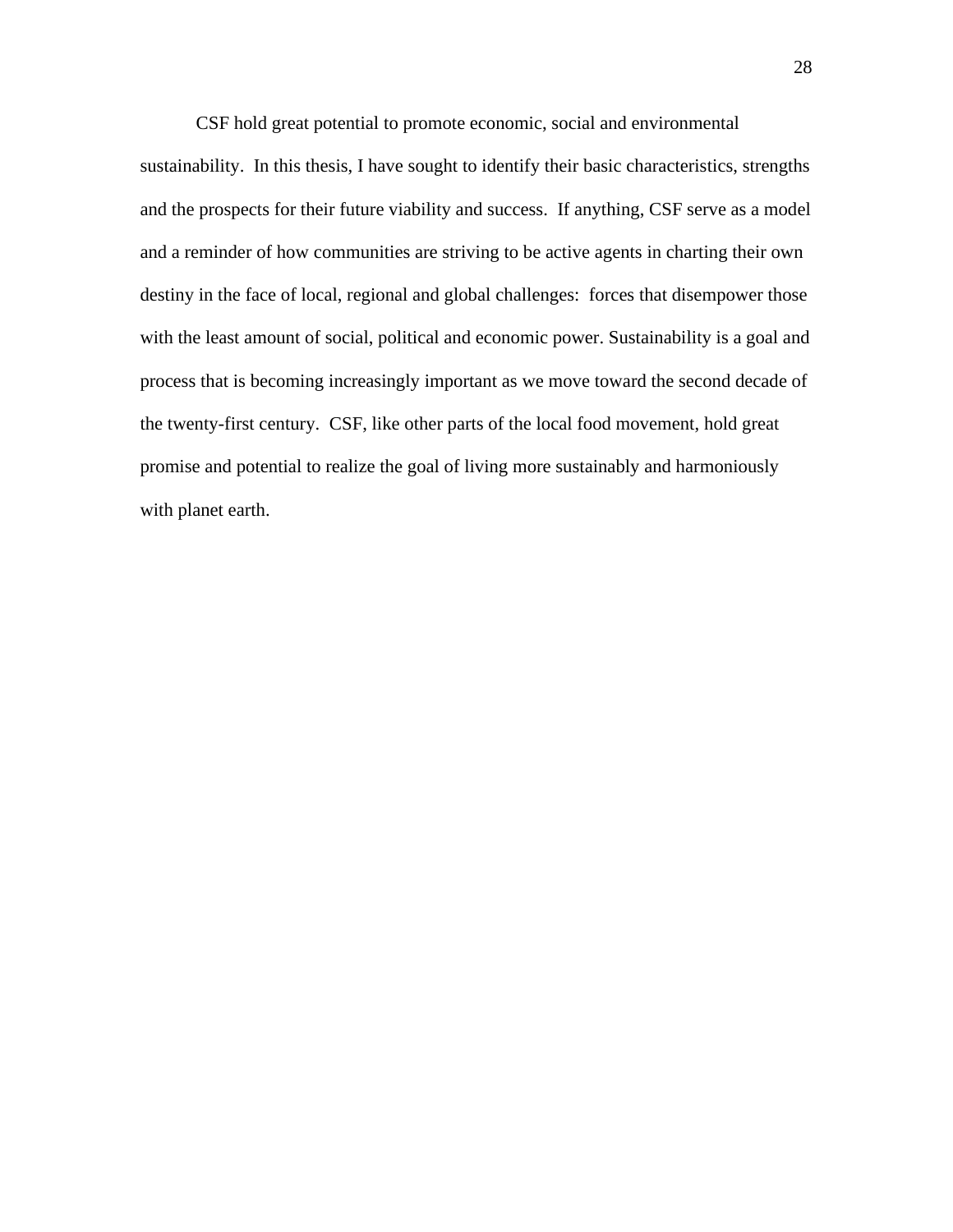#### References

- Amy, J. *Cape Ann Fresh Catch is catch of the day at Boston-area markets*. In The Metro West Daily News [database online]. 2009. https://www.metrowestdailynews.com/article/20090710/NEWS/307109960 (9 May 2019).
- Bolton, A. E., B. A. Dubik, J. S. Stoll, and X. Basurto. 2016. *Describing the diversity of community supported fishery programs in North America. Marine Policy* 66:21-29. (9 May 2019).
- Brinson, A., M. Lee, and B. Rountree. 2011. *Direct marketing strategies: the rise of community supported fishery programs*. *Marine Policy* 35:542-548. (9 May 2019).
- Buchsbaum, R., J. Pederson, and W. E. Robinson, eds. 2005. *The Decline of Fisheries Resources in New England: Evaluating the Impact of Overfishing, Contamination, and Habitat Degradation.* Cambridge, Massachusetts: MIT Sea Grant College Program Publication. (9 May 2019).
- Campbell, L. M., N. Boucquey, J. Stoll, H. Coppola, and M. D. Smith. 2014. *From vegetable box to seafood cooler: applying the community-supported agriculture model to fisheries*. *Society & Natural Resources* 27:88-106. (9 May 2019).
- Doney, S., A. Rosenberg, M. Alexander, F. Chavez, C. Harvell, G. Hofmann, M. Orbach, and M. Ruckelshaus. 2014. *Oceans and Marine Resouces.* U.S. Global Change Research Program, Report Number, 10.7930/J0RF5RZW. (9 May 2019).
- Doyle, A. 2012. Ocean Fish Numbers Cut in Half Since 1970. *Scientific American*. https://www.scientificamerican.com/
- FAO. 2018. *The State of World Fisheries and Aquaculture 2018 - Meeting the sustainable development goals. 2.*
- Feinberg, J. 2014. *Scituate exchange lets people buy fresh from local fishermen*. *Wicked Local*. https://www.wickedlocal.com/
- Fraser, D. *Cape fish-share business leaves subscribers hungry. In Cape Cod Times* [database online]. 2014. https://www.capecodtimes.com/article/20141108/news/141109684 (9 May 2019).
- Gloucester Fishermen Wives Association. *Cape Ann Fresh Catch*. 2019 https://www.capeannfreshcatch.org/ (9 May 2019).
- Hays, J. *Overfishing and Decline in Fish Numbers*. 2012. http://factsanddetails.com/world/cat53/sub340/item2196.html (9 May 2019).